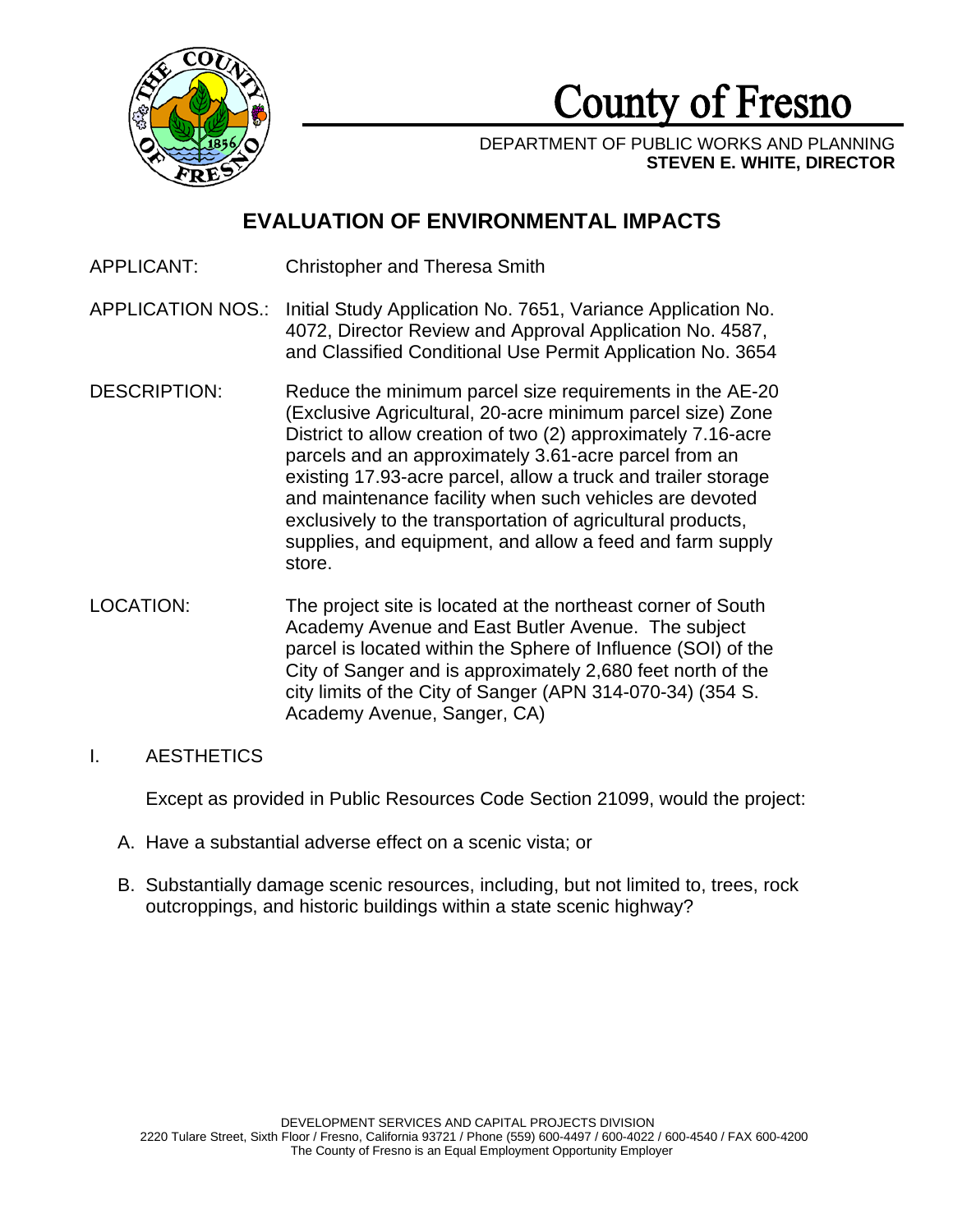## FINDING: LESS THAN SIGNIFICANT IMPACT:

The agricultural trucking facility and the feed and farm supply store propose new development of the project sites. The agricultural trucking facility will be located on the northern proposed parcel and the feed and farm supply store will be located on the southern proposed parcel. There are no identified scenic resources on or near the project site. The Kings River and the foothills leading up to the Sierra Nevada Mountain Range are located to the east of the project site. The Kings River is not seen from the project site, while the foothills can be seen. Although proposed development of the agricultural trucking facility and the feed and farm supply store can hinder views of the foothills, it is seen as a less than significant impact as the impact is contained to the project site looking eastward. Venturing outside the vicinity of the project, the scenic views of the foothills are unhindered as the surrounding area is mostly flat and utilized for agricultural purposes.

C. In non-urbanized areas, substantially degrade the existing visual character or quality of public views of the site and its surroundings? (Public views are those that are experienced from publicly accessible vantage point). If the project is in an urbanized area, would the project conflict with applicable zoning and other regulations governing scenic quality?

FINDING: LESS THAN SIGNIFICANT IMPACT:

The subject parcel is currently utilized as an agricultural operation and is improved with a single-family residence. Based on the Applicant's site plan, the agricultural trucking operation will be placed on the northern proposed parcel, the single-family residence will stay in its current location on the proposed middle parcel, and the feed and farm supply store will be located on the southern proposed parcel. Proposed improvements on the northern and southern parcel and associated operational characteristics of the proposed use will degrade the existing visual character of public views of the site. Impacts to the public views will be lessened as the Applicant has proposed landscaping and architectural elements that will better compliment the existing visual character of the area. Although the visual character and quality of public views of the site will change, the proposed design elements of the proposed agricultural trucking facility and the feed and farm supply store will have a less than significant impact on the visual character and quality of public views.

D. Create a new source of substantial light or glare which would adversely affect day or nighttime views in the area?

FINDING: LESS THAN SIGNIFICANT IMPACT WITH MITIGATION INCORPORATED:

Based on the Applicant's provided operational statement, both commercial uses will utilize outdoor lighting to provide security for their property. A Mitigation Measure will be incorporated in that all outdoor lights shall be hooded and directed downwards so as not to shine on adjacent properties or public right-of-way to reduce impacts from proposed outdoor lighting. Light and glare produced by vehicle traffic will not have a significant impact as there are minimal sensitive receptors in the area that could potentially be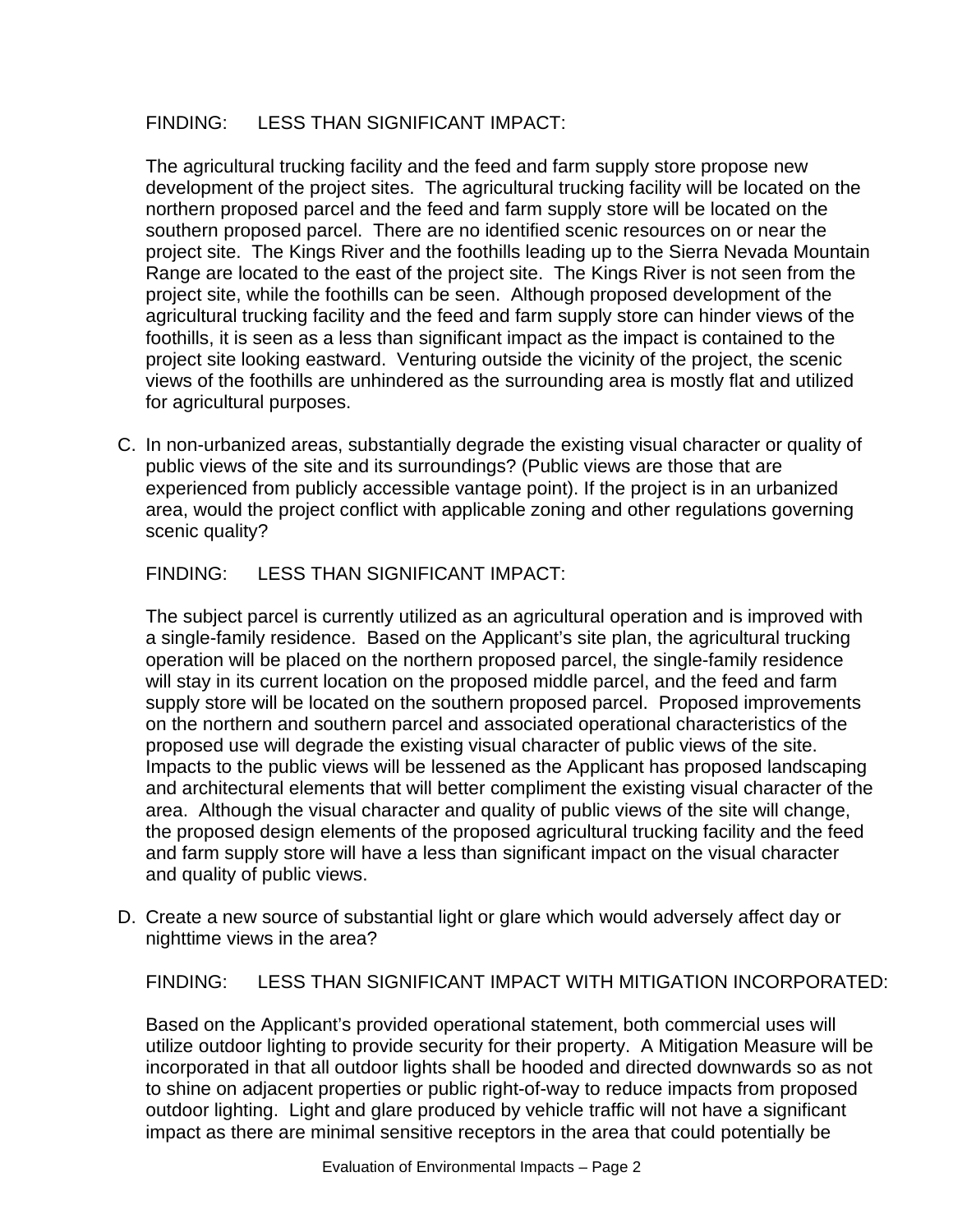affected by the project proposals. Mature landscaping, proposed and existing structures, and agricultural buffers will provide additional buffering to reduce light and glare produced by vehicular traffic.

## *\* Mitigation Measure(s)*

*1. All outdoor lighting shall be hooded and directed downward so as not to shine on adjacent properties or public right-of-way.* 

## II. AGRICULTURAL AND FORESTRY RESOURCES

In determining whether impacts to agricultural resources are significant environmental effects, lead agencies may refer to the California Agricultural Land Evaluation and Site Assessment Model (1997) prepared by the California Dept. of Conservation as an optional model to use in assessing impacts on agriculture and farmland. In determining whether impacts to forest resources, including timberland, are significant environmental effects, lead agencies may refer to information compiled by the California Department of Forestry and Fire Protection regarding the state's inventory of forest land, including the Forest and Range Assessment Project and the Forest Legacy Assessment project; and forest carbon measurement methodology in Forest Protocols adopted by the California Air Resources Board. Would the project:

- A. Convert Prime Farmland, Unique Farmland, or Farmland of Statewide Importance, as shown on the maps prepared pursuant to the Farmland Mapping and Monitoring Program of the California Resources Agency, to non-agricultural use; or
- B. Conflict with existing zoning for agricultural use, or a Williamson Act Contract?

FINDING: LESS THAN SIGNIFICANT IMPACT:

According to the 2016 Fresno County Important Farmlands Map, portions of the subject property are designated as Prime Farmland, Farmland of Statewide Importance, Unique Farmland, and Rural Residential. Based on the configuration of the proposed parcels, the proposed northern parcel will be utilized towards the agricultural truck and trailer storage and maintenance facility, the proposed middle parcel will be utilized as a residential parcel with the existing single-family residence to remain, and the proposed southern parcel will be improved with the feed and farm supply store. Based on the 2016 Farmland Map, the northern proposed parcel will contain land designated as Prime Farmland and Unique Farmland, which will convert a portion of those designated lands from being actively farmed to a truck and trailer storage and maintenance facility devoted exclusively to the transportation of agricultural supplies, products, and equipment. The proposed central parcel will contain land designated as Rural Residential, Prime Farmland, and Unique Farmland. The central parcel will be mainly utilized for residential purposes. The proposed southern parcel contains land designated as Unique Farmland and Farmland of Statewide Importance and is proposed to be improved with the feed and farm supply store. The existing parcel does not have a Williamson Act Contract and is consistent with the agricultural zoning as both commercial uses are allowed in agricultural zoned areas subject to a land-use permit.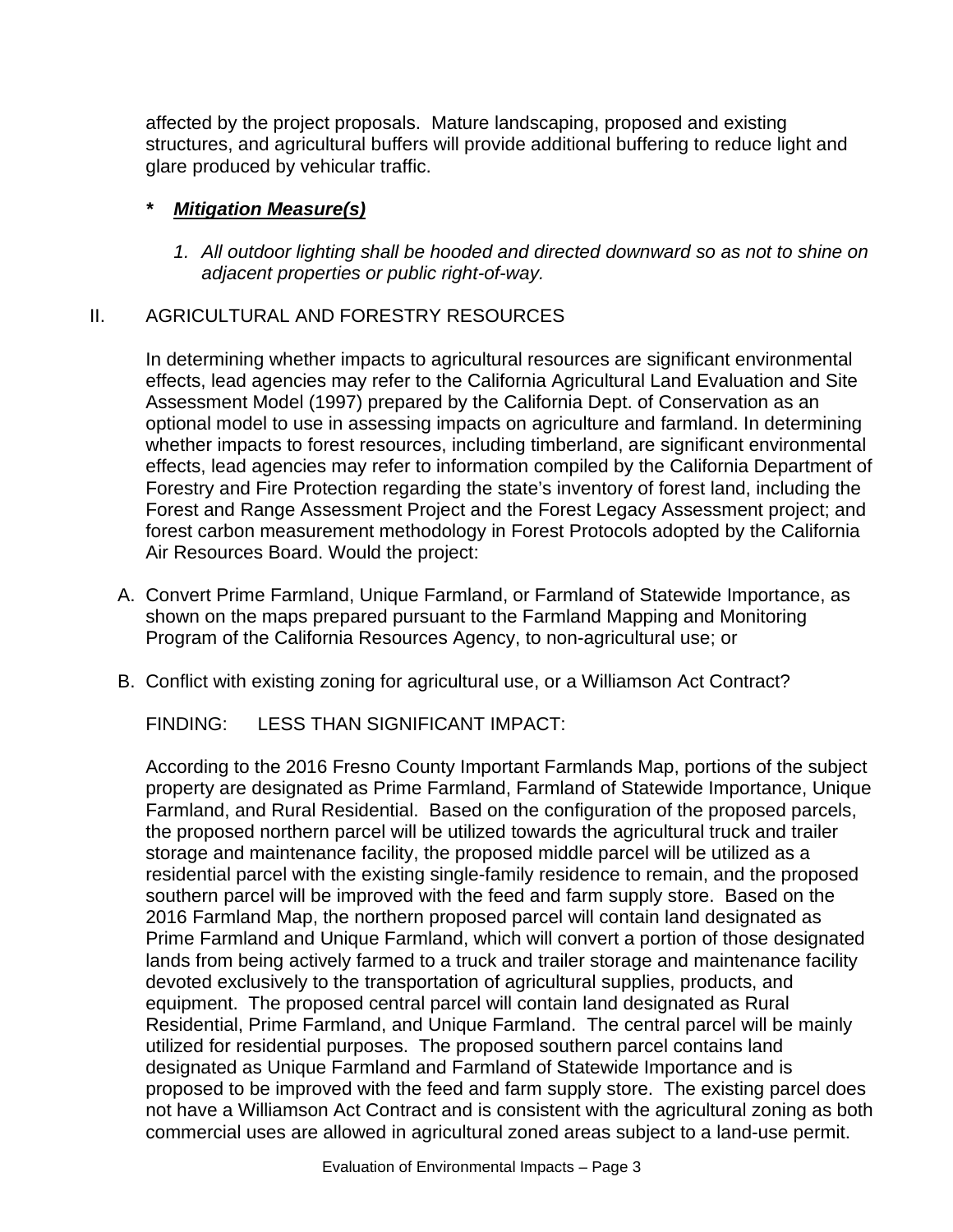Although the project will be converting Prime Farmland, Unique Farmland, and Farmland of Statewide Importance, the impact is seen as less than significant as the project does not conflict with the existing agricultural zoning, and that although conversion will occur, the proposed uses are considered agriculturally supportive uses and will be beneficial to the surrounding agricultural uses. It should also be noted that the subject project site is located within the Sphere of Influence (SOI) of the City of Sanger, and is designated for commercial use under the City of Sanger General Plan. Therefore, conversion of this land from agriculture to nonagricultural would eventually occur.

- C. Conflict with existing zoning for forest land, timberland or timberland zoned Timberland Production; or
- D. Result in the loss of forest land or conversion of forest land to non-forest use?

FINDING: NO IMPACT:

The subject parcel is not zoned for forest land, timberland, or timberland zoned Timberland Production and the project will not result in the loss of forest land or conversion of forest land to non-forest use.

E. Involve other changes in the existing environment which, due to their location or nature, could result in conversion of Farmland to non-agricultural use or conversion of forest land to non-forest use?

FINDING: LESS THAN SIGNIFICANT IMPACT:

The project site is not located on or near forest land. As stated the project site is located on farmland, with the proposed commercial operations converting land to agriculturally supportive uses. The truck and trailer maintenance and storage facility will support the transportation of agricultural products, supplies, and equipment as all vehicles will be devoted exclusively to agricultural transportation and the proposed feed and farm supply store will provide supplies and equipment for the surrounding agricultural operations. A less than significant impact is seen as the proposed uses are agriculturally supportive and will not involve additional conversion of land outside of the project site from farmland to non-agricultural use.

## III. AIR QUALITY

Where available, the significance criteria established by the applicable air quality management district or air pollution control district may be relied upon to make the following determinations. Would the project:

- A. Conflict with or obstruct implementation of the applicable Air Quality Plan; and
- B. Would the project result in a cumulatively considerable net increase of any criteria pollutant for which the project region is non-attainment under a Federal or State ambient air quality standard?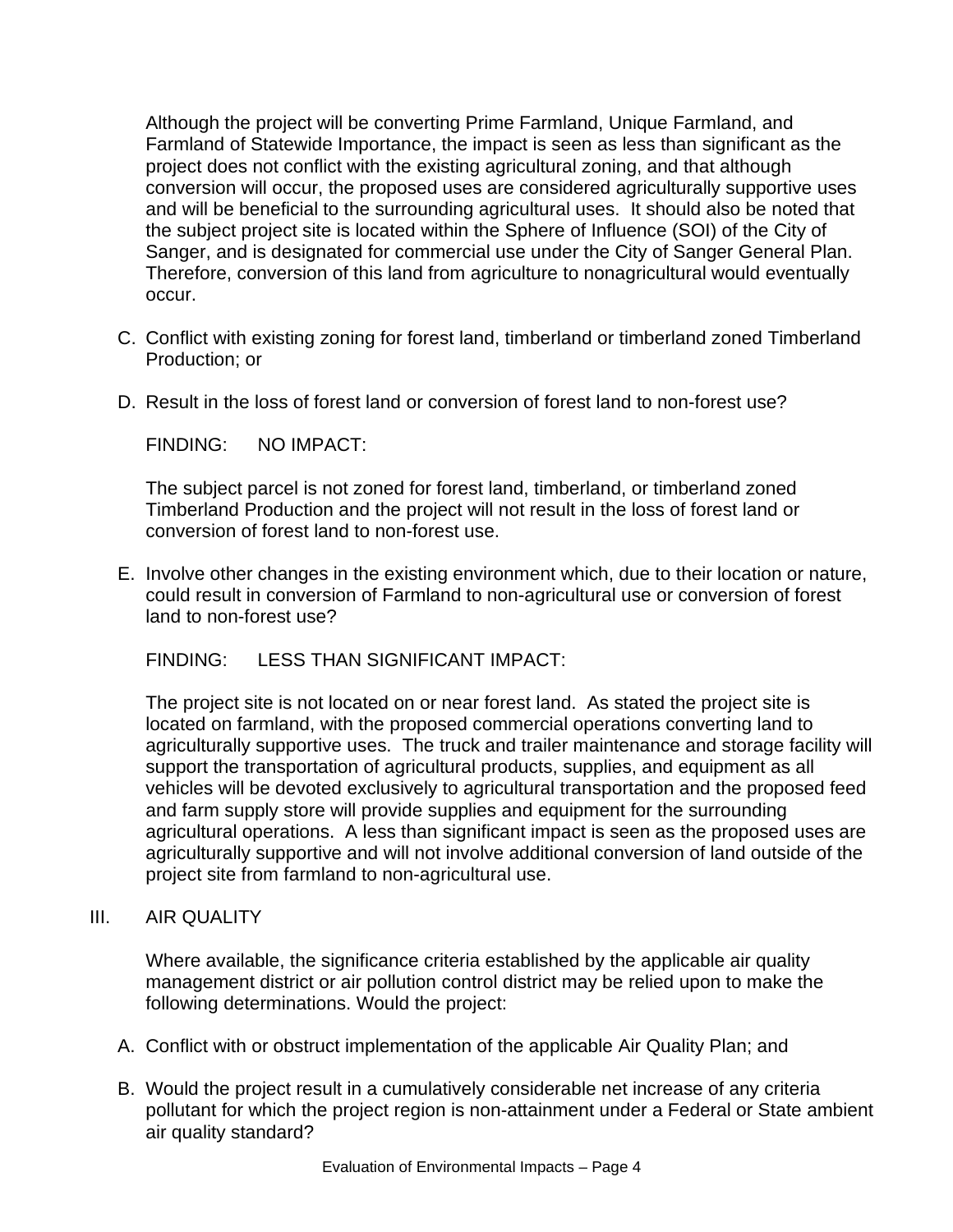## FINDING: LESS THAN SIGNIFICANT IMPACT:

The San Joaquin Valley Air Pollution Control District (SJVAPCD) has reviewed the project proposal and determined that specific annual emissions of criteria pollutants are not expected to exceed any of the Districts' significance thresholds of 100 tons per year of Carbon Monoxide (CO), 10 tons per year of Oxides of Nitrogen (NOx), 10 tons per year of reactive organic gases (ROG), 27 tons per year of Oxides of Sulfur (SOx), 15 tons per year of particulate matter of 10 micros or less in size (PM10) or 15 tons per year of particulate matter of 2.5 micros or less in size (PM2.5). Therefore the District concluded that the project would have a less than significant impact on air quality when compared to the annual criteria pollutant emissions significance thresholds. The SJVAPCD also requires that the Applicant submit an Air Impact Assessment (AIA) application for review and approval. The requirement of the AIA will be included with the project to ensure that standards from the SJVAPCD are implemented. Therefore, based on the conclusions made by the SJVAPCD and no other reviewing Department or Agency expressing concerns, the project is seen as not conflicting with the applicable Air Quality Plan and will produce criteria pollutants under the thresholds of significance established by the Air District.

- C. Expose sensitive receptors to substantial pollutant concentrations; or
- D. Result in other emissions (such as those leading to odors) adversely affecting a substantial number of people?

FINDING: LESS THAN SIGNIFICANT IMPACT:

To the north of the project site is the Fresno County Fire Protection District Headquarters, to the west there is a single-family residence, to the south there is a single-family residence, and to the east there is a single-family residence. The nearest sensitive receptor to the proposed agricultural truck and trailer maintenance and storage facility is the Fresno County Fire Protection District Headquarters to the north and the nearest sensitive receptor to the proposed feed and farm supply store would be the single-family residence south of the project site. Based on the conclusions from the SJVAPCD, the subject applications are not expected to exceed District thresholds for criteria pollutants. Therefore the subject projects will not expose sensitive receptors to substantial criteria pollutant concentrations. The majority of emissions of the agricultural truck and trailer storage and maintenance facility and the feed and farm supply store are expected to come from mobile sources. As those mobile sources will be temporarily on site or will not be in use for prolonged amounts of time on site, the emissions will not adversely affect a substantial number of people.

## IV. BIOLOGICAL RESOURCES

Would the project:

A. Have a substantial adverse effect, either directly or through habitat modifications, on any species identified as a candidate, sensitive, or special-status species in local or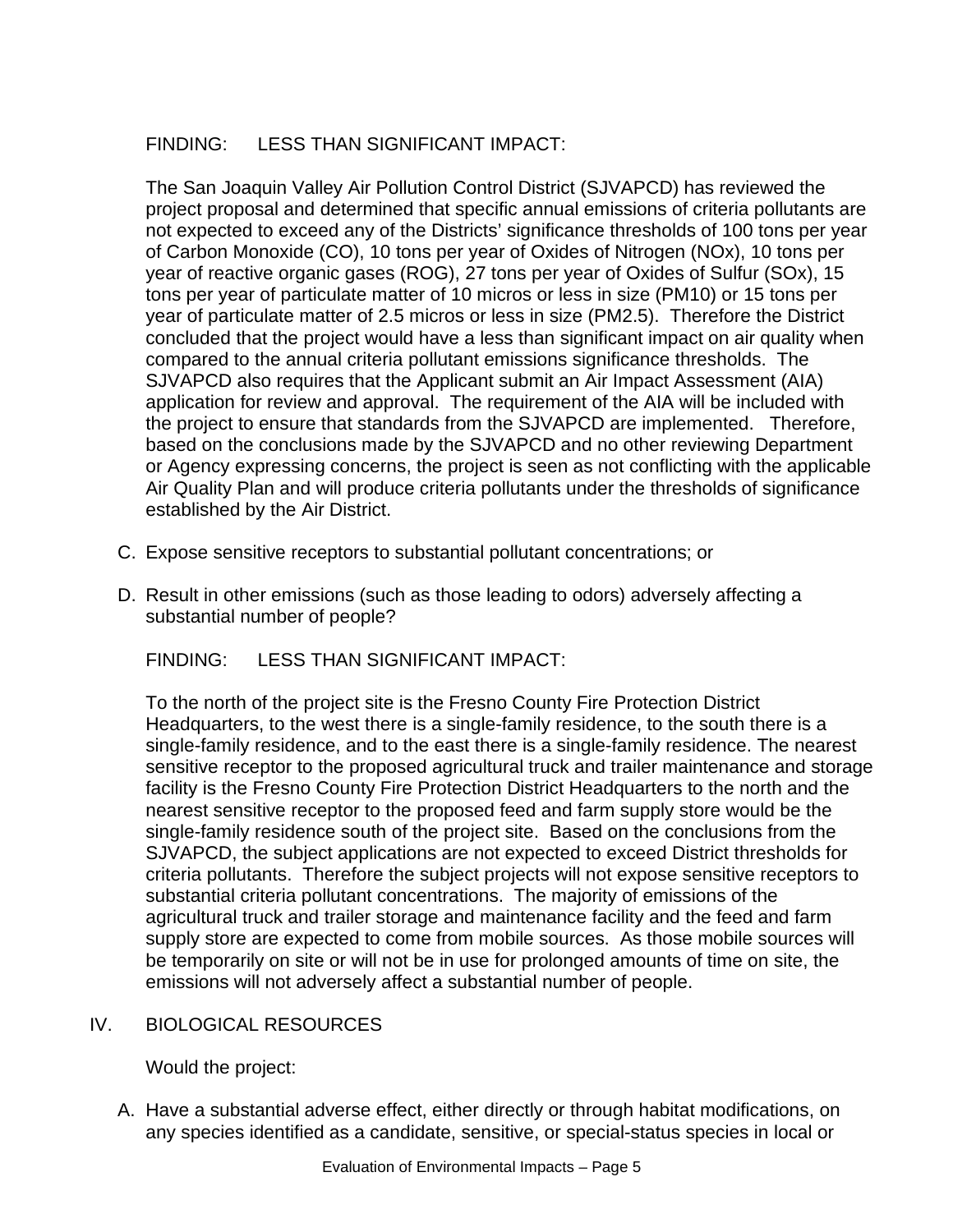regional plans, policies, or regulations, or by the California Department of Fish and Wildlife or U.S. Fish and Wildlife Service?

#### FINDING: NO IMPACT:

The current use of the project site has been for agricultural crops and a single-family residence and would have experienced daily human disturbance associated with the agricultural use. Surrounding development of the site also indicate that the majority of the uses in the vicinity of the project site are for agricultural and residential uses. Additionally, the Fresno County Fire Protection District Headquarters is directly north of the project site. According to the California Natural Diversity Database, there are no reported occurrences of a special status species on or near the project site. It should also be noted that Academy Avenue is a major thoroughfare for the area and connects the City of Sanger to State Route 180. Considering the site conditions and current use of the project site, the project will convert agricultural land, but will not substantially effect special status species as there is no indication that special status species are located on or near the project site. The California Department of Fish and Wildlife (CDFW) and the U.S. Fish and Wildlife Service (USFWS) were notified of the application and given the opportunity to provide comment on the project. Both the CDFW and the USFWS did not express concerns to indicate that the project would have an adverse effect on special status species.

- B. Have a substantial adverse effect on any riparian habitat or other sensitive natural community identified in local or regional plans, policies, regulations, or by the California Department of Fish and Wildlife or U.S. Fish and Wildlife Service; or
- C. Have a substantial adverse effect on state or federally-protected wetlands (including, but not limited to, marsh, vernal pool, coastal, etc.) through direct removal, filling, hydrological interruption, or other means?

FINDING: NO IMPACT:

According to the National Wetlands Inventory, provided by the United States Fish and Wildlife Service, there are no wetlands or riparian habitat on or near the project site. Therefore, no impact is seen on wetlands or riparian habitats as a result of the project. There were no other sensitive natural communities identified on or near the project site.

D. Interfere substantially with the movement of any native resident or migratory fish or wildlife species or with established native resident or migratory wildlife corridors, or impede the use of native wildlife nursery sites?

FINDING: NO IMPACT:

There are no identified migratory wildlife corridors or native wildlife nursery sites located on or near the project site. The project will not interfere with the movement of any native resident, migratory fish, or wildlife species.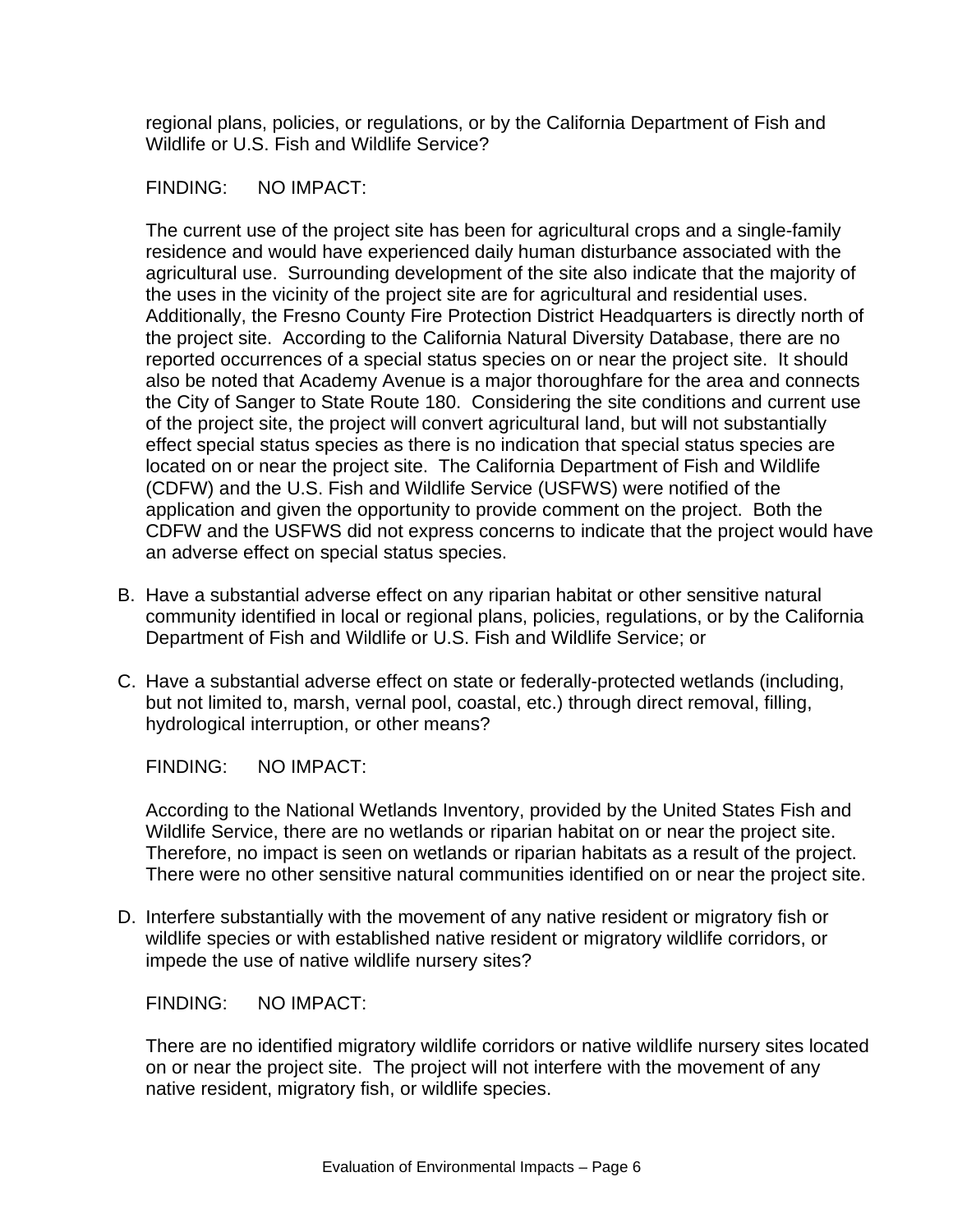- E. Conflict with any local policies or ordinances protecting biological resources, such as a tree preservation policy or ordinance; or
- F. Conflict with the provisions of an adopted Habitat Conservation Plan, Natural Community Conservation Plan, or other approved local, regional, or state Habitat Conservation Plan?

FINDING: NO IMPACT:

There are no identified local policies or ordinances protecting biological resources that would conflict with the project proposal. There are no identified Habitat Conservation Plans, Natural Community Conservation Plans, or other approved local, regional, or state Habitat Conservation Plan that would conflict with the project.

V. CULTURAL RESOURCES

Would the project:

- A. Cause a substantial adverse change in the significance of a historical resource pursuant to Section 15064.5; or
- B. Cause a substantial adverse change in the significance of an archaeological resource pursuant to Section 15064.5; or
- C. Disturb any human remains, including those interred outside of formal cemeteries?

FINDING: LESS THAN SIGNIFICANT IMPACT WITH MITIGATION INCORPORATED:

The project site is not located within an archeological sensitive area per County records. Continuous ground-disturbance resulting from the agricultural use and previous development of the site would indicate that there are no cultural resources in the project site. Although there is no indication of cultural resources being present on the project site, a Mitigation Measure will be implemented with the project in the event that cultural resources are unearthed during ground-disturbing activities related to project development.

- *\* Mitigation Measure(s)*
	- *1. In the event that cultural resources are unearthed during ground-disturbing activities, all work shall be halted in the area of the find. An Archeologist shall be called to evaluate the findings and make any necessary mitigation recommendations. If human remains are unearthed during ground-disturbing activities, no further disturbance is to occur until the Fresno County Sheriff-Coroner has made the necessary findings as to origin and disposition. All normal evidence procedures should be followed by photos, reports, video, etc. If such remains are determined to be Native American, the Sheriff-Coroner must notify the Native American Commission within 24 hours.*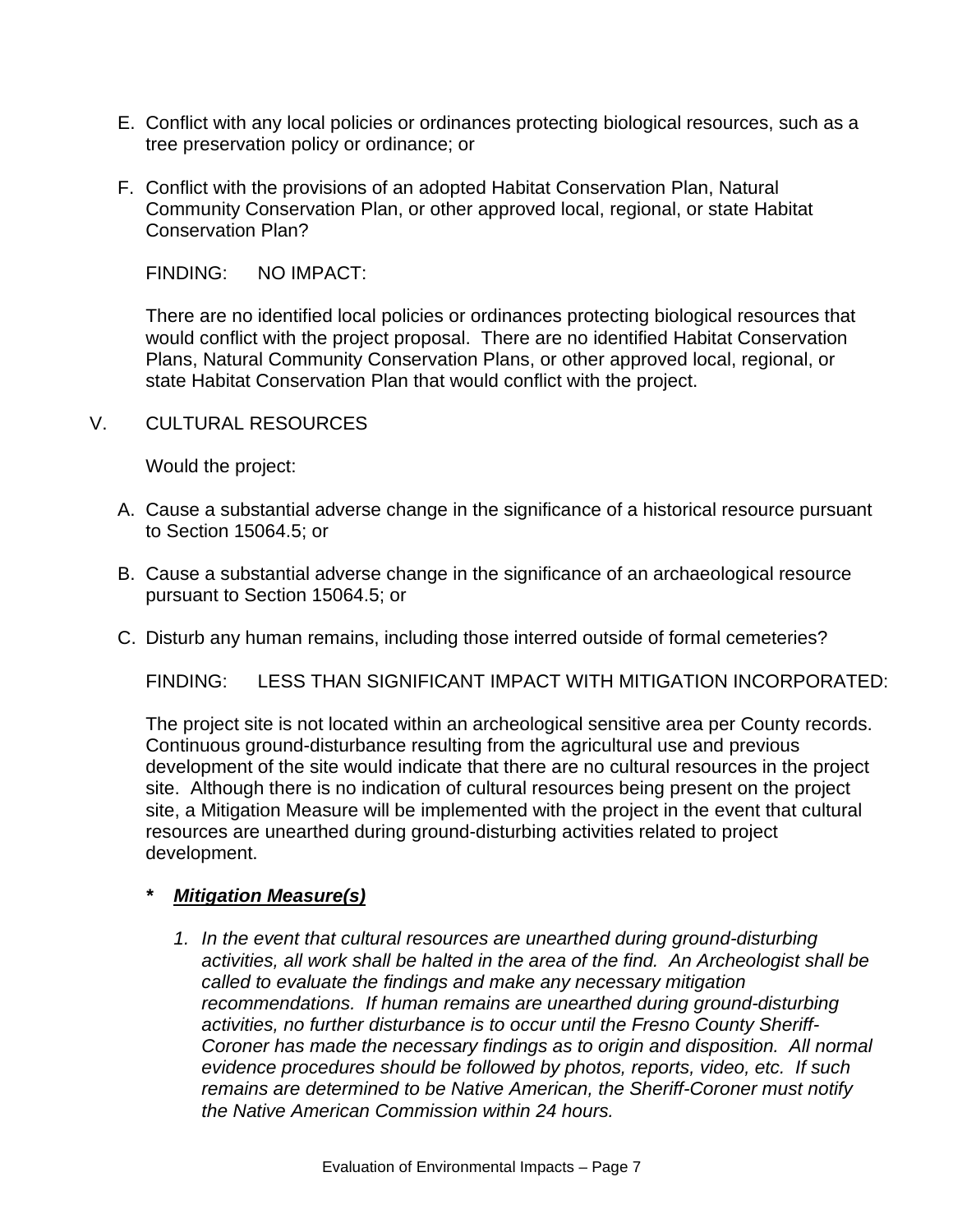VI. ENERGY

Would the project:

- A. Result in potentially significant environmental impact due to wasteful, inefficient, or unnecessary consumption of energy resources, during project construction or operation; or
- B. Conflict with or obstruct a state or local plan for renewable energy or energy efficiency?

FINDING: NO IMPACT:

Proposed buildings will be subject to the current building code standards which take into account state energy efficiency standards. The subject projects will not result in wasteful or inefficient consumption of energy resources and will not conflict with a state or local plan for renewable energy or energy efficiency.

VII. GEOLOGY AND SOILS

Would the project:

- A. Directly or indirectly cause potential substantial adverse effects, including the risk of loss, injury, or death involving:
	- 1. Rupture of a known earthquake fault, as delineated on the most recent Alquist-Priolo Earthquake Fault Zoning Map issued by the State Geologist for the area or based on other substantial evidence of a known fault?

FINDING: NO IMPACT:

According to the California Earthquake Hazards Zone Application (EQ Zapp) provided by the California Department of Conservation and Figure 9-2 and 9-3 of the Fresno County General Plan Background Report (FCGPBR), the project site is not located within an Earthquake Hazard Zone.

- 2. Strong seismic ground shaking?
- 3. Seismic-related ground failure, including liquefaction?

FINDING: NO IMPACT:

Per Figure 9-5 of the FCGPBR, the project site Is not located in areas identified as being in a probabilistic seismic hazard areas with perk horizontal ground acceleration. As the project site is not likely to be subject to strong ground acceleration during seismic activity, the project will not likely be subject to seismic-related ground failure including liquefaction.

4. Landslides?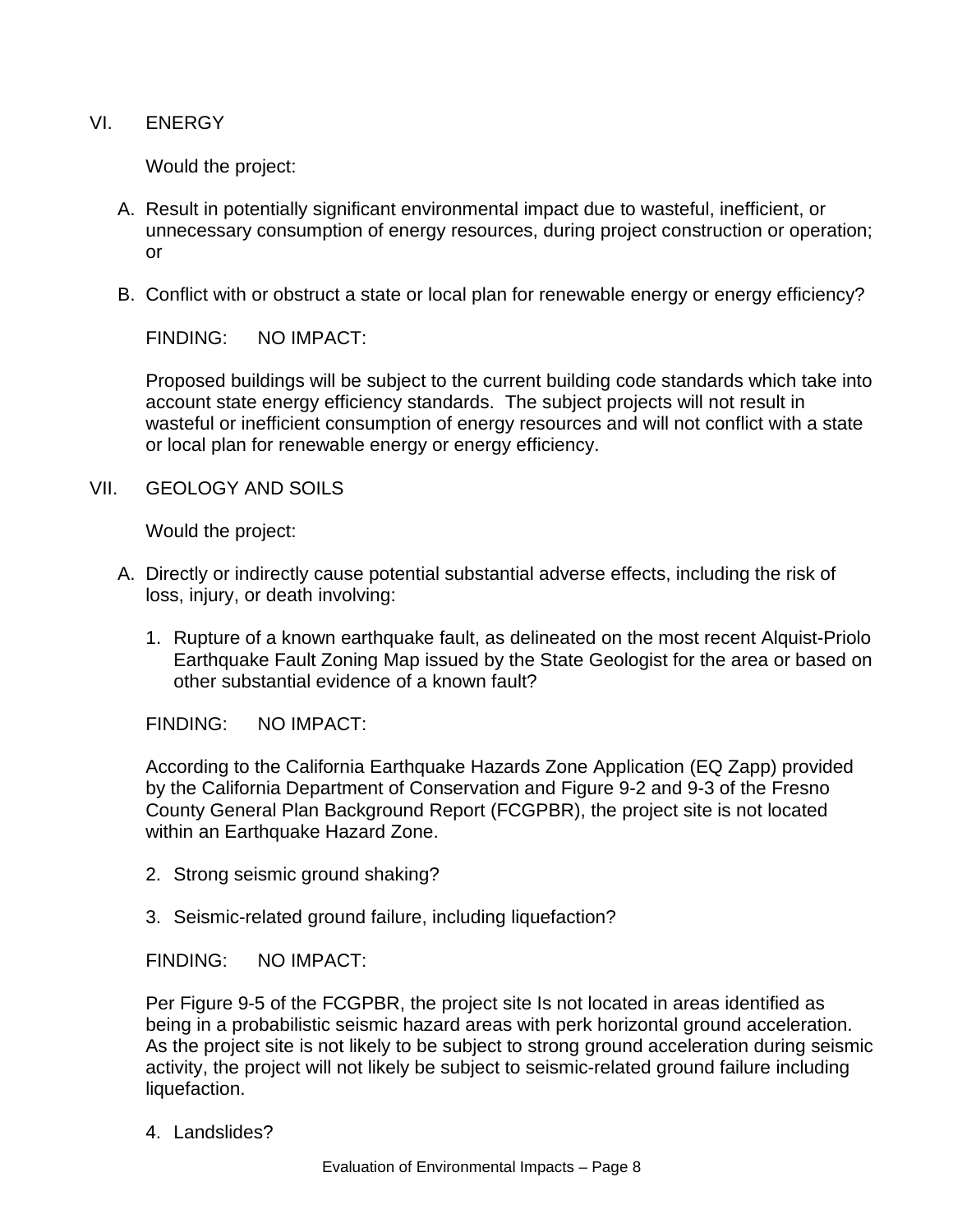FINDING: NO IMPACT:

According to Figure 9-6 of the FCGPBR, the project site is not located on or near identified Landslide Hazard areas.

B. Result in substantial soil erosion or loss of topsoil?

FINDING: LESS THAN SIGNIFICANT IMPACT:

The project proposes to split an existing 17.93-acre parcel into thee parcels. The proposed parcel to the north will be developed with an agricultural truck and trailer storage and maintenance facility, the middle parcel will remain as a homesite without any further development, and the south proposed parcel will be developed with a feed and farm supply store. The agricultural truck and trailer facility and the feed and farm supply store will be developed on there respective parcels which will result in the loss of topsoil. The development will be constructed to current building standards and will be subject to grading and drainage plans. Based on current code and County requirements, the project not result in substantial soil erosion, nor adversely impact the environment due to the loss of topsoil.

C. Be located on a geologic unit or soil that is unstable, or that would become unstable as a result of the project, and potentially result in on- or off-site landslide, lateral spreading, subsidence, liquefaction, or collapse?

FINDING: NO IMPACT:

No geologic unit or soil was identified on the project site that would as a result of the project become unstable and potentially lead to an on- or off-site landslide, lateral spreading, subsidence, liquefaction, or collapse. The Applicant will be required to submit an Engineered Grading and Drainage Plan. The submitted plan will be reviewed to verify the project will meet building code standards for proposed development. Past development of the site and the surrounding development indicate that the area is not subject to a geologic unit or unstable soil to suggest there are risks in further development of the project site. Therefore, no impact is seen resulting from the proposed development of the project site.

D. Be located on expansive soil as defined in Table 18-1-B of the Uniform Building Code (1994), creating substantial direct or indirect risks to life or property?

FINDING: NO IMPACT:

According to Figure 7-1 of the FCGPBR, the project site is not located on or near areas identified as having expansive soils.

E. Have soils incapable of adequately supporting the use of septic tanks or alternative waste water disposal systems where sewers are not available for the disposal of waste water?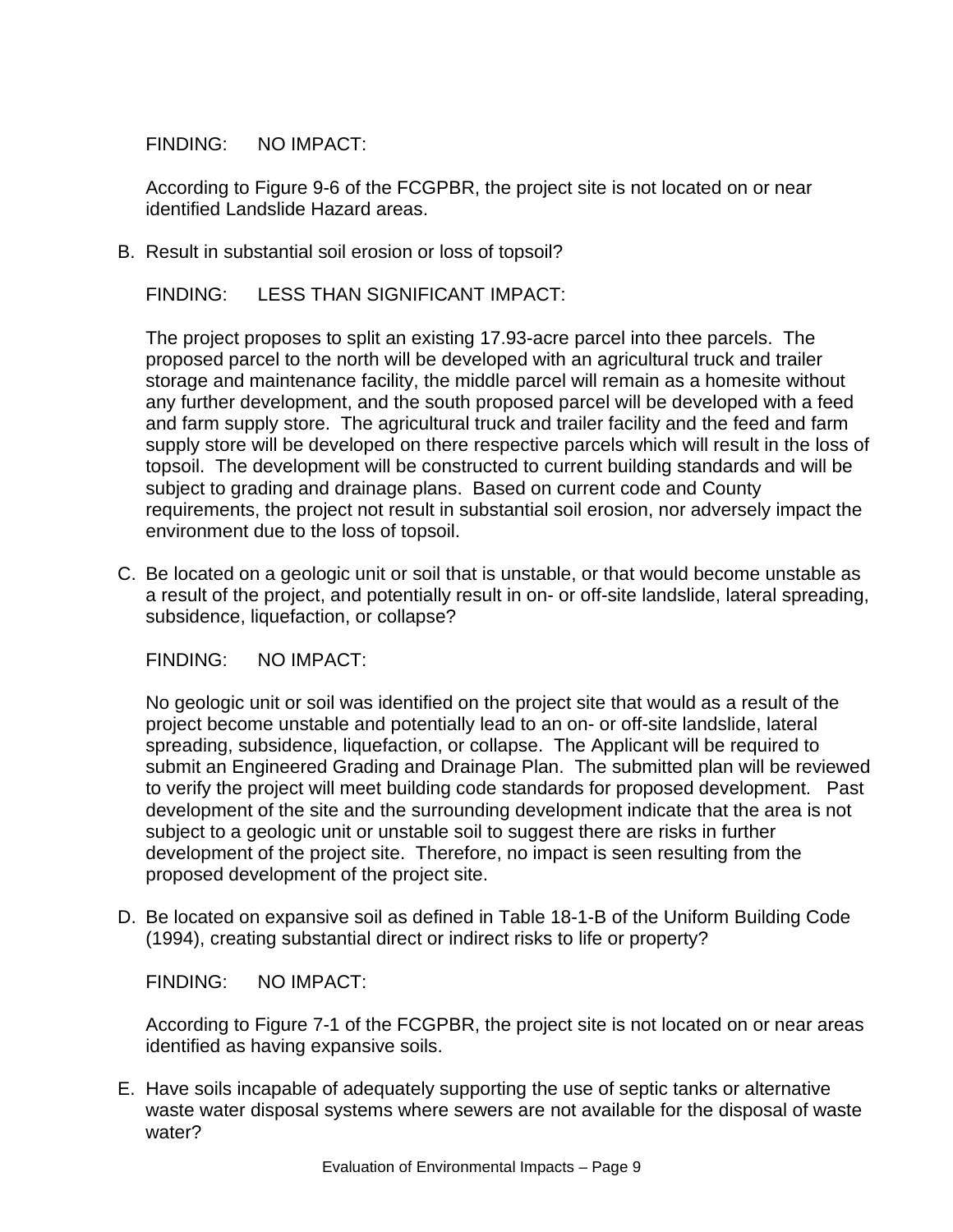## FINDING: LESS THAN SIGNIFICANT IMPACT:

Per the Applicant, septic systems will be installed until city services are made available. Any new septic system is subject to building permits and must meet County standard prior to construction. Reviewing Agencies and Departments did not express concerns to indicate that the proposed projects will result in any proposed parcel having soils incapable of adequately supporting the use of a septic tank or alternative waste water disposal system.

F. Directly or indirectly destroy a unique paleontological resource or site or unique geologic feature?

FINDING: NO IMPACT:

No unique paleontological resource or unique geologic feature were identified on or near the project site.

VIII. GREENHOUSE GAS EMISSIONS

Would the project:

- A. Generate greenhouse gas emissions, either directly or indirectly, that may have a significant impact on the environment; or
- B. Conflict with an applicable plan, policy or regulation adopted for the purpose of reducing the emissions of greenhouse gases?

FINDING: LESS THAN SIGNIFICANT IMPACT:

A Greenhouse Gas Impact Assessment completed in March 2020, prepared by VRPA Technologies, Inc. assessed greenhouse gas emissions generated by the project proposals and analyzed the impacts of the proposal and how they relate to federal, state and local standards. Temporary increases in greenhouse gas emission generation will occur during project construction. Permanent greenhouse gas emission generation from operation of the project proposals will amount to 410.28 Metric Tons per year (MT/yr) for CO2 emissions. The San Joaquin Valley Air Pollution Control District (SJVAPCD) prepared the "Guidance for Assessing and Mitigating Air Quality Impacts" and was adopted in March 2015. The SJVAPCD acknowledges the current absence of numerical thresholds and recommends a tiered approach to establish the significance of greenhouse gas impacts on the environment: if a project complies with an approved GHG emission reduction plan or GHG mitigation program which avoids or substantially reduces GHG emissions within the geographic area in which the project is located, then the project would be determined to have a less than significant individual and cumulative impact for GHG emissions; if a project does not comply with an approved GHG emission reduction plan or mitigation program, then it would be required to implement Best Performance Standards (BPS); and if a project is not implementing BPS, then it should demonstrate that its GHG emissions would be reduced or mitigated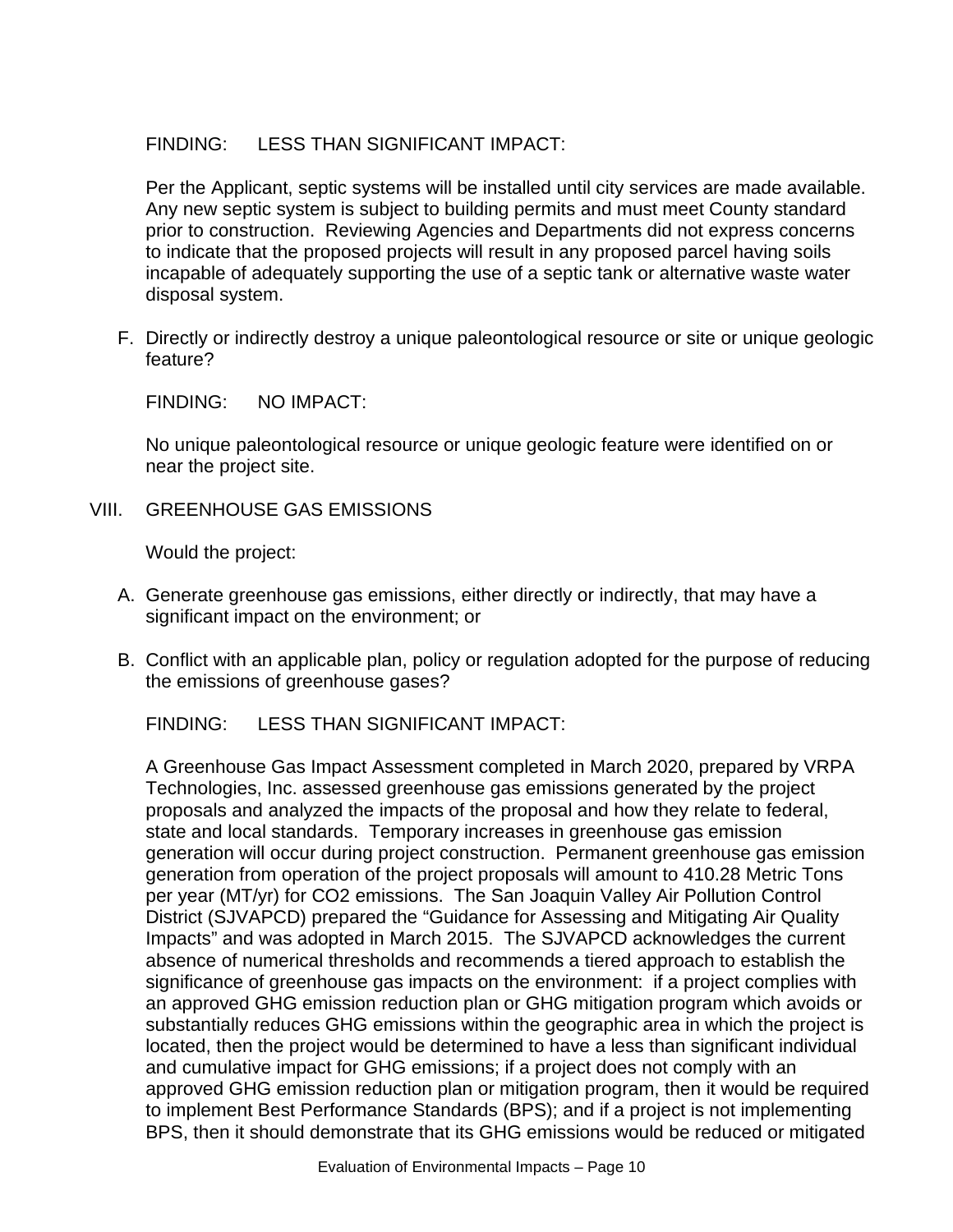by at least 29 percent compared to Business as Usual (BAU). The GHG Impact Assessment calculated through CalEEMod that the proposed project would generate 443.25 MT/yr of Carbon Dioxide under Business as Usual from the operational year of 2005 and 410.28 MT/yr under the 2020 operational level. This represents a 7% GHG emission reduction compared to BAU. Although the project does not meet SJVAPCD threshold of significance of 29%, the proposed project's GHG emissions represent 0.00001% of the total emissions for the State of California when compared to 2017 emissions data, which totaled 424.1 Million Metric Tons of Carbon Dioxide (MMTCO2eq). The assessment concluded that although the project does not meet SJVAPCD criteria for a less than significant impact, the project will not generate greenhouse gas emissions, either directly or indirectly, that may have a significant impact on the environment.

## VIII. HAZARDS AND HAZARDOUS MATERIALS

Would the project:

- A. Create a significant hazard to the public or the environment through the routine transport, use, or disposal of hazardous materials; or
- B. Create a significant hazard to the public or the environment through reasonably foreseeable upset and accident conditions involving the release of hazardous materials into the environment?

FINDING: LESS THAN SIGNIFICANT IMPACT:

The Department of Public Health, Environmental Health Division (EHD) has reviewed the project and offered comments regarding the handling of hazardous materials. Facilities proposing to use and/or store hazardous materials and/or hazardous wastes shall meet the requirements set forth in the California Health and Safety Code (HSC), Division 20, Chapter 6.95, and the California Code of Regulations (CCR), Title 22, Division 4.5. Any business that handles a hazardous materials or hazardous waste may be required to submit a Hazardous Materials Business Plan pursuant to the HSC, Division 20, Chapter 6.95. All hazardous waste shall be handled in accordance with requirements set forth in the California Code of Regulations (CCR), Title 22, Division 4.5. The owner/operator may be required to obtain a permit from the California Department of Resources Recycling and Recovery per State of California Public Resources Code, Division 30; Waste Management, Chapter 16; Waste Tire Facilities and Chapter 19; Waste Tire Haulers. No other comments were received to indicate that the proposed projects will create a significant hazard to the public or environment through transport, use, or disposal of hazardous materials. With the projects compliance with the above requirements, which are to be addressed as Regulatory Project Notes for the application, a less than significant impact is seen as there is the very limited potential for handling hazardous materials and waste, but the handling of hazardous materials and waste with compliance of discussed regulations will result in a safer environment.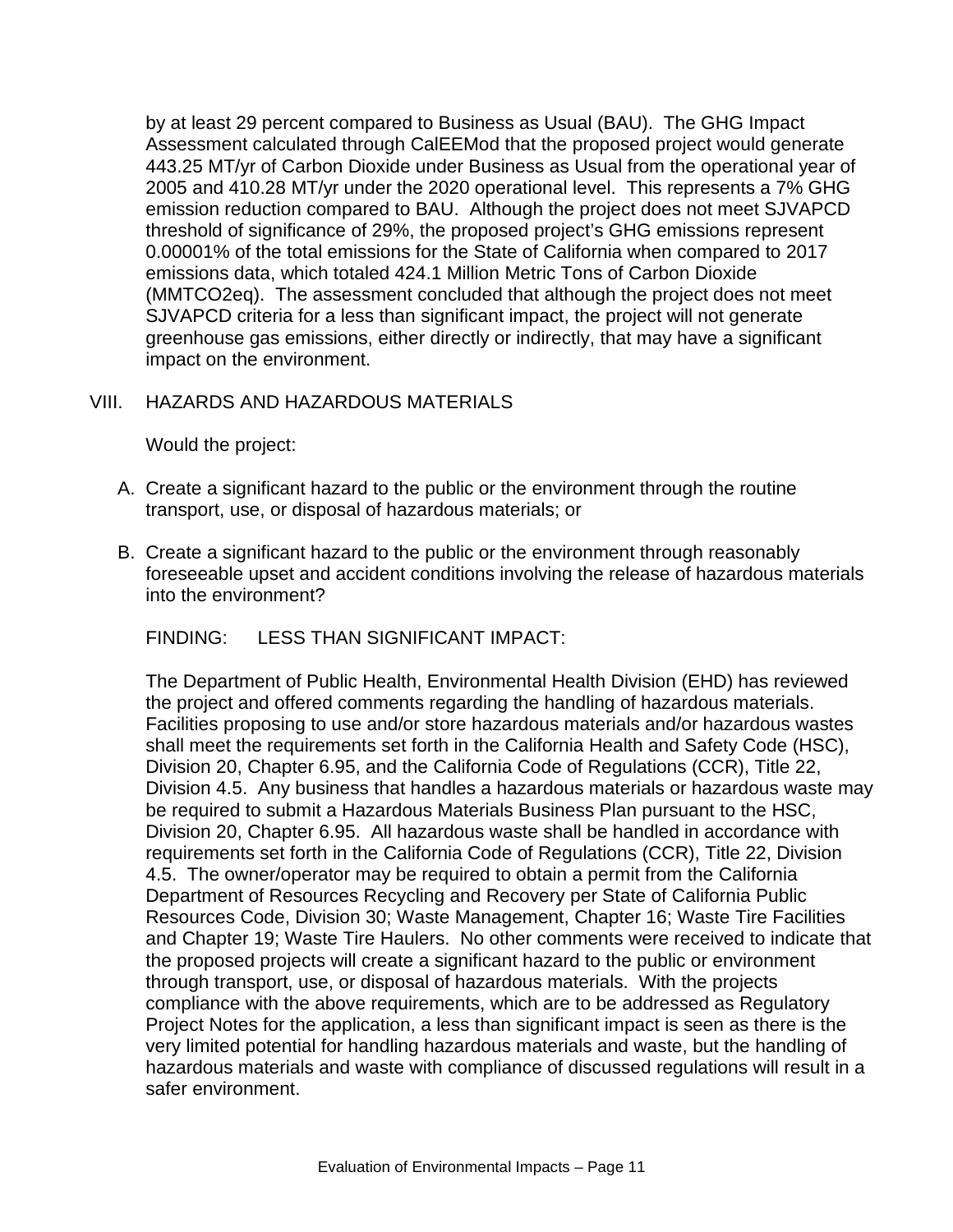C. Emit hazardous emissions or handle hazardous or acutely hazardous materials, substances, or waste within one-quarter mile of an existing or proposed school?

FINDING: NO IMPACT:

The project site is not located within a one-quarter mile of an existing or proposed school.

D. Be located on a site which is included on a list of hazardous materials sites compiled pursuant to Government Code Section 65962.5 and, as a result, would it create a significant hazard to the public or the environment?

FINDING: NO IMPACT:

The project site is not located on or near any listed hazardous materials site per the NEPAssist web application. The project will not create a significant hazard to the public or the environment.

E. For a project located within an airport land use plan or, where such a plan has not been adopted, within two miles of a public airport or public use airport, would the project result in a safety hazard or excessive noise for people residing or working in the project area?

FINDING: NO IMPACT:

The project site is not located within two miles of a public airport or public use airport.

- F. Impair implementation of or physically interfere with an adopted emergency response plan or emergency evacuation plan; or
- G. Expose people or structures, either directly or indirectly, to a significant risk of loss, injury or death involving wildland fires?

FINDING: LESS THAN SIGNIFICANT IMPACT:

The Fresno County Fire Protection District and did not express concerns to indicate that the project proposal would impair implementation of or physically interfere with an adopted emergency response plan or emergency evacuation plan. According to the 2007 Fresno County Fire Hazard Severity Zones in LRA Map, the project site is not located in a fire hazard zone. The project will not expose people or structures, either directly or indirectly to a significant risk of loss, injury or death involving wildland fires.

X. HYDROLOGY AND WATER QUALITY

Would the project:

A. Violate any water quality standards or waste discharge requirements or otherwise substantially degrade surface or ground water quality; or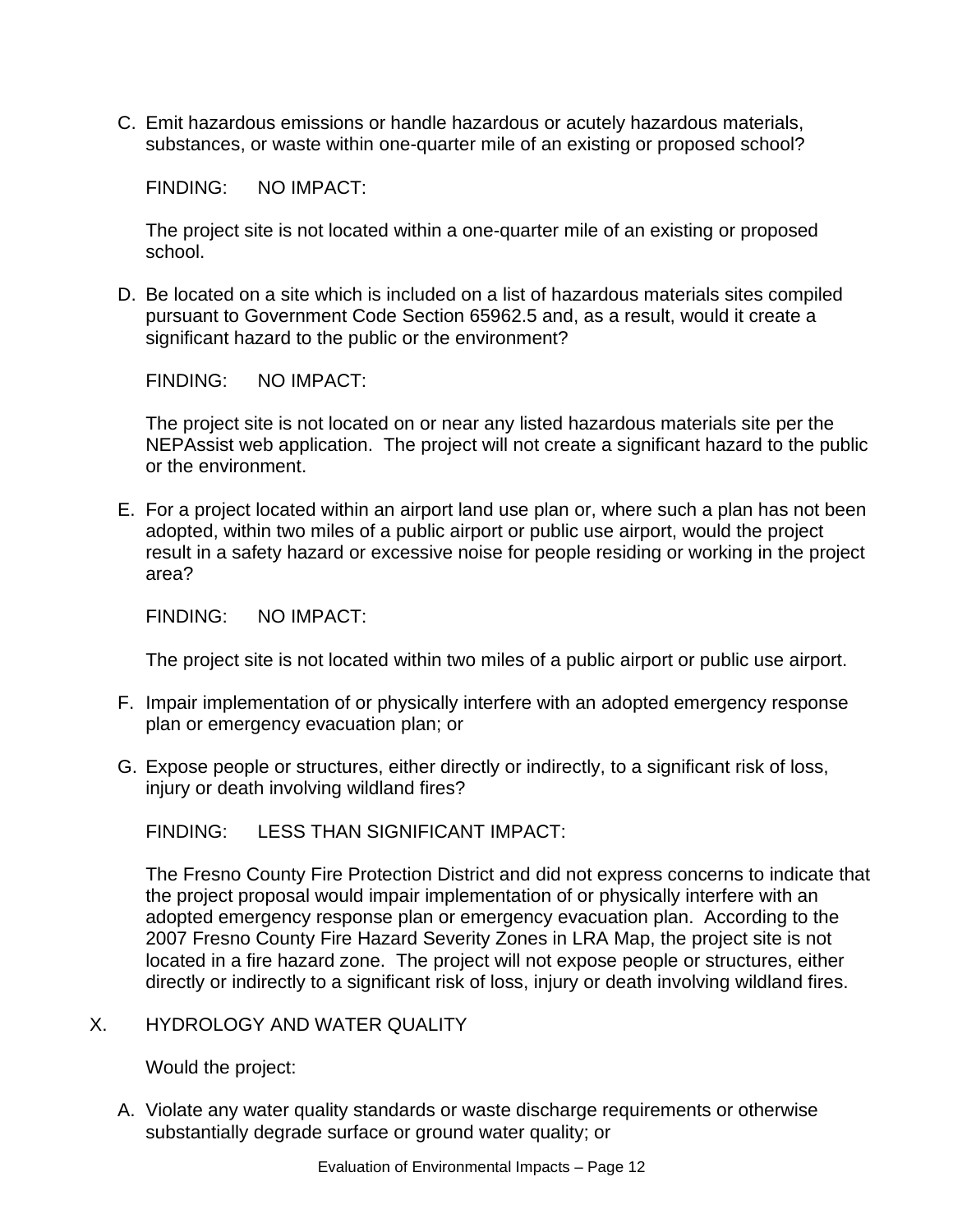B. Substantially decrease groundwater supplies or interfere substantially with groundwater recharge such that the project may impede sustainable groundwater management of the basin?

FINDING: LESS THAN SIGNIFICANT IMPACT:

The Water and Natural Resources Division did not express concerns to indicate that the proposed projects will violate any water quality standards, waste discharge requirements, or otherwise substantially degrade surface or ground water quality. The Water and Natural Resources Division did note that the project site is located within the North Kings Groundwater Sustainability Agency's (NKGSA) jurisdiction. NKGSA commented that given the potential impact on groundwater storage availability, they request that a water budget study be completed for the existing land use and for the proposed development to understand the net impact on available storage. Although the NKGSA requested a water budget study, the County Water and Natural Resources Division determined that based on the proposed water usage estimates provided by the Applicant, a less than significant impact on groundwater supplies would occur. Therefore, a water budget study was not produced for this project. The State Water Resources Control Board (SWRCB) will require that the project obtain a drinking water supply permit as the project meets the definition of a transient noncommunity public water system. Under the requirements of the SWRCB, the project will be reviewed under state standards for drinking water provisions. It should be noted that the Applicant has indicated that a City of Sanger water connection could be available. Although a connection to City of Sanger services is possible, connection to the city is not currently proposed with the application and potential impacts are based on the utilization of private domestic wells for water service to the proposed uses.

- C. Substantially alter the existing drainage pattern of the site or area, including through the alteration of the course of a stream or river or through the addition of impervious surfaces, in a manner which would result in substantial erosion or siltation on or off site?
	- 1. Result in substantial erosion or siltation on- or off-site;
	- 2. Substantially increase the rate or amount of surface runoff in a manner which would result in flooding on- or offsite?
	- 3. Create or contribute runoff water which would exceed the capacity of existing or planned stormwater drainage systems or provide substantial additional sources of polluted runoff?

FINDING: LESS THAN SIGNIFICANT IMPACT:

Per Figure 7-3 of the Fresno County General Plan Background Report, the project site is not located on or near identified erosion hazard areas. Proposed development will increase the amount of surface runoff. The Development Engineering Section has reviewed the subject application and will require that an Engineered Grading and Drainage Plan be submitted for review prior to development of the project sites so that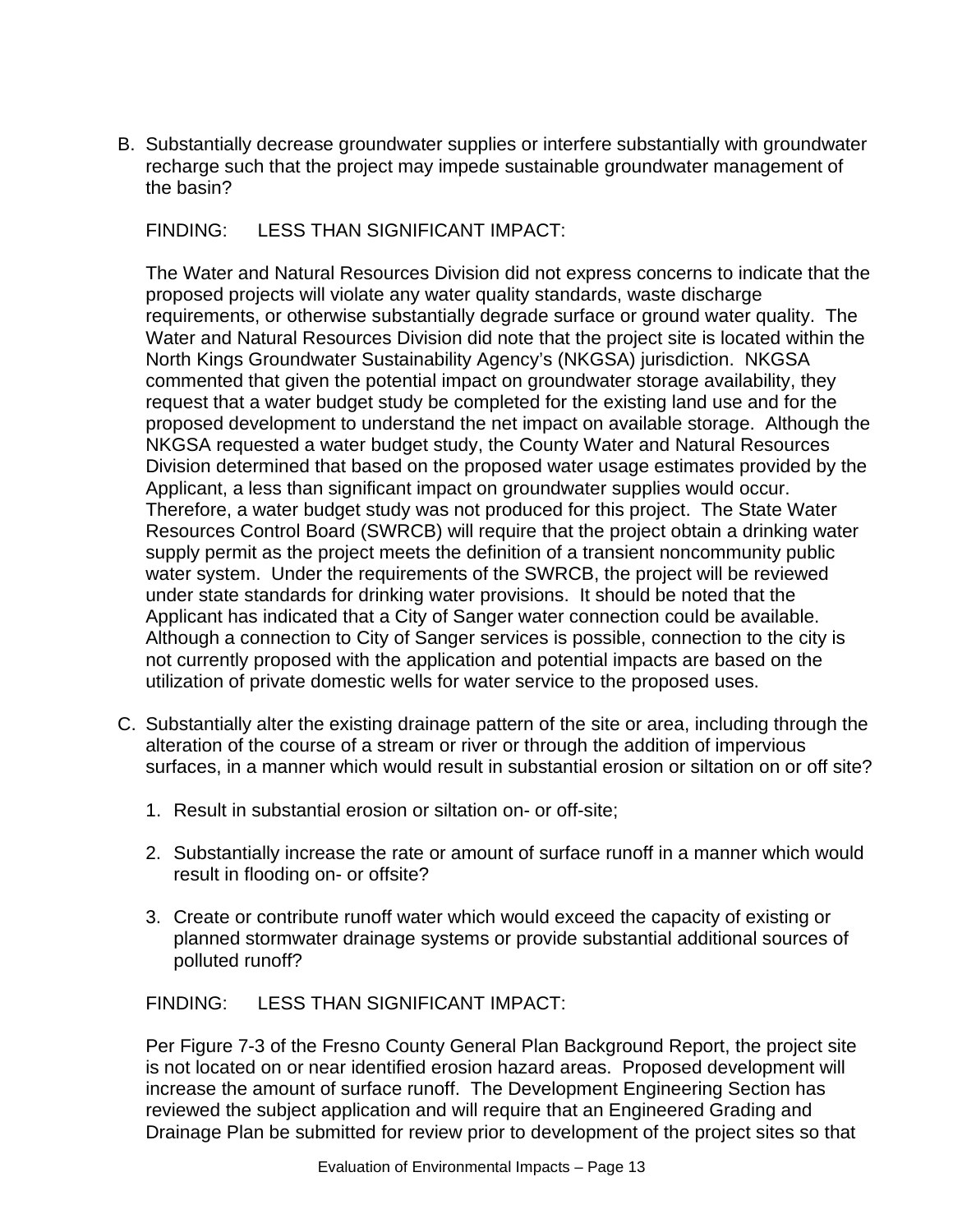erosion and surface runoff is addressed to avoid adverse impacts to the property and surrounding area. The agricultural truck and trailer storage and maintenance facility also plans to provide a basin as the project site is proposed to have substantial ground cover. The proposed basin will be reviewed for compliance with County standards. The building footprint of the feed and farm supply store is located towards the southwest corner of the proposed parcel. Grading permits for the proposed structures related to the feed and farm supply store will address any drainage, and per County standards, drainage must remain on the subject parcel and not cross property lines.

4. Impede or redirect flood flows?

FINDING: NO IMPACT:

According to FEMA FIRM Panel C2160H, the subject parcel is not subject to flooding from the 100 year storm. There are no flood hazard areas on or near the project to indicate that the project would impede or redirect flood flows.

D. In flood hazard, tsunami, or seiche zones, risk release of pollutants due to project inundation?

FINDING: LESS THAN SIGNIFICANT IMPACT:

According to Figure 9-8 of the FCGPBR, the project site is subject to inundation resulting from a dam failure. As stated, the project site is not located within a flood hazard area, but based on Figure 9-8 of the FCGPBR, the project would be subject to flooding in the event that the Pineflat Dam were to fail. The projects would be subject to state and local standards for handling of any hazardous material, therefore although the project site is located in an area identified as being at risk in the event of a dam failure, the risk of pollutant release during flood hazard event is low. The project site is not located near a body of water that would indicate a tsunami or seiche hazard area that would put the project site at risk of pollutant release due to project site inundation.

E. Conflict with or obstruct implementation of a water quality control plan or sustainable groundwater management plan?

FINDING: LESS THAN SIGNIFICANT IMPACT:

The North Kings Groundwater Sustainability Agency (NKGSA) was notified of the subject application and did not express concerns to indicate that the project would conflict with or obstruct a water quality control plan or specific provisions of any sustainable groundwater management plan. The State Water Resources Control Board will require that the Applicant apply for and obtain a drinking water supply permit. The Water and Natural Resources Division did not express concern to indicate that the project would conflict with or obstruct implementation of a water quality control plan or sustainable groundwater management plan.

#### XI. LAND USE AND PLANNING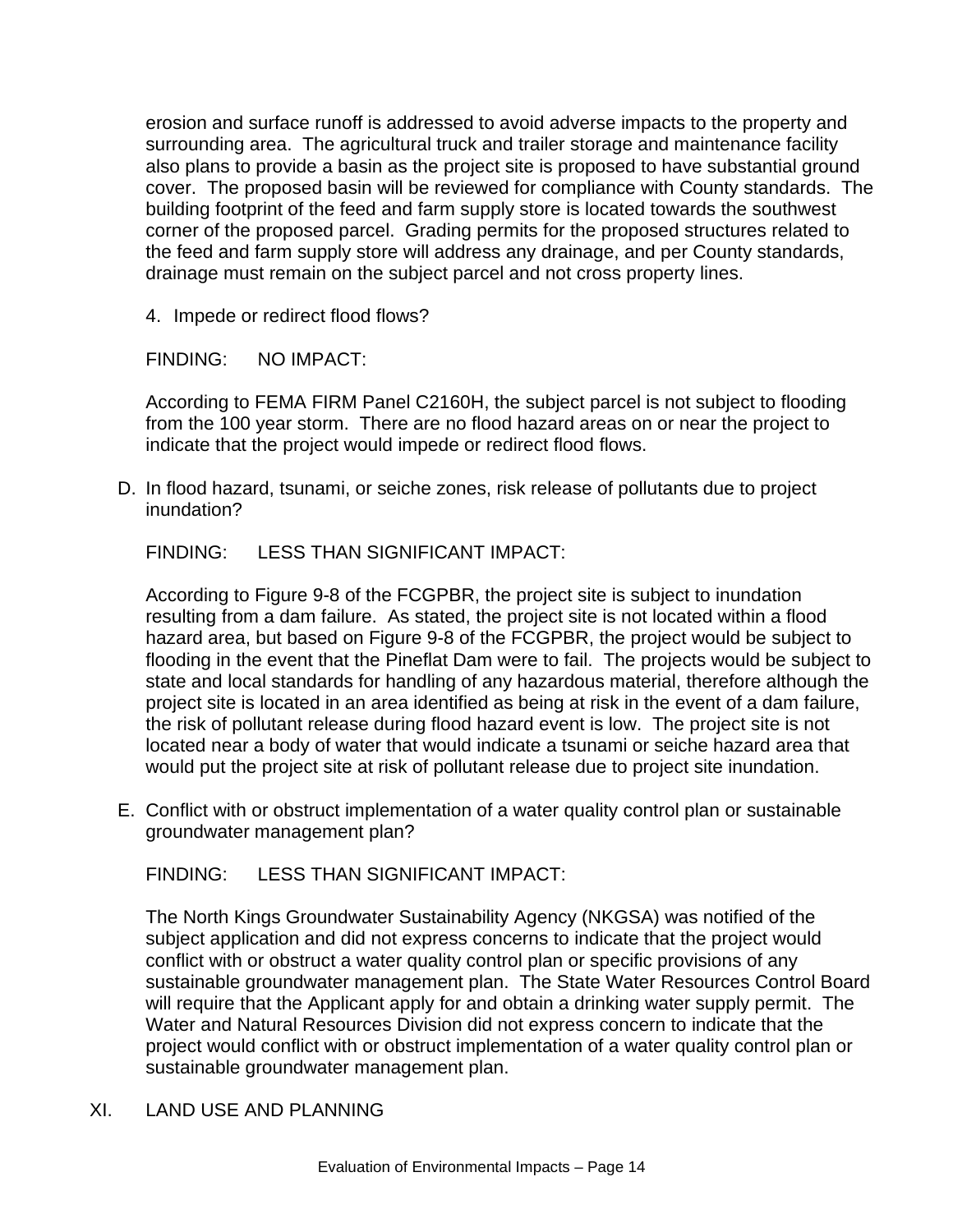Would the project:

A. Physically divide an established community?

FINDING: NO IMPACT:

The project will not physically divide an established community. The project site is located at the northeast corner of Academy Avenue and Butler Avenue and will not block access of the public roads to any of the surrounding parcels.

B. Cause a significant environmental impact due to a conflict with any land use plan, policy, or regulation adopted for the purpose of avoiding or mitigating an environmental effect?

FINDING: LESS THAN SIGNIFICANT IMPACT:

The subject parcel has a land use designation of Agricultural per the Fresno County General Plan and is not enrolled in the Williamson Act Program. The project site is located within the City of Sanger's Sphere of Influence. Per the City of Sanger General Plan, the project site is designated General Commercial and if annexed, would be assigned C-4, General Commercial zone designation. The City of Sanger has stated that the proposed agricultural truck and trailer storage and maintenance facility is not a permitted use in the City of Sanger C-4, General Commercial zone district.

General Plan Policy LU-G.14 states that the County shall not approve any discretionary permit for new urban development within a city's sphere of influence unless the development proposal has first been referred to the city for consideration of possible annexation pursuant to the policies of this section and provisions of any applicable city/county memorandum of understanding.

In regard to Policy LU-G.14, the project proposal was not sent to the City of Sanger for annexation referral as the project proposal was not considered urban development. The truck and trailer maintenance and storage facility will have the vehicles used exclusively towards the transportation of agricultural products, supplies, and equipment, which is considered supportive of agricultural uses and the feed and farm supply store is also seen as being supportive of agricultural uses. The City of Sanger was included on the project routing and involved with discussions of any environmental impacts the project may have on city facilities.

General Plan Policy LU-A.3 states that the County may allow by discretionary permit in areas designated as Agricultural, special agricultural uses and agriculturally-related activities, including value-added processing facilities, and certain non-agricultural uses. Approval of these and similar uses in areas designated as Agricultural shall be subject to the following criteria:

Criteria "a" states that the use shall provide a needed service to the surrounding agricultural area which cannot be provided more efficiently within urban areas or which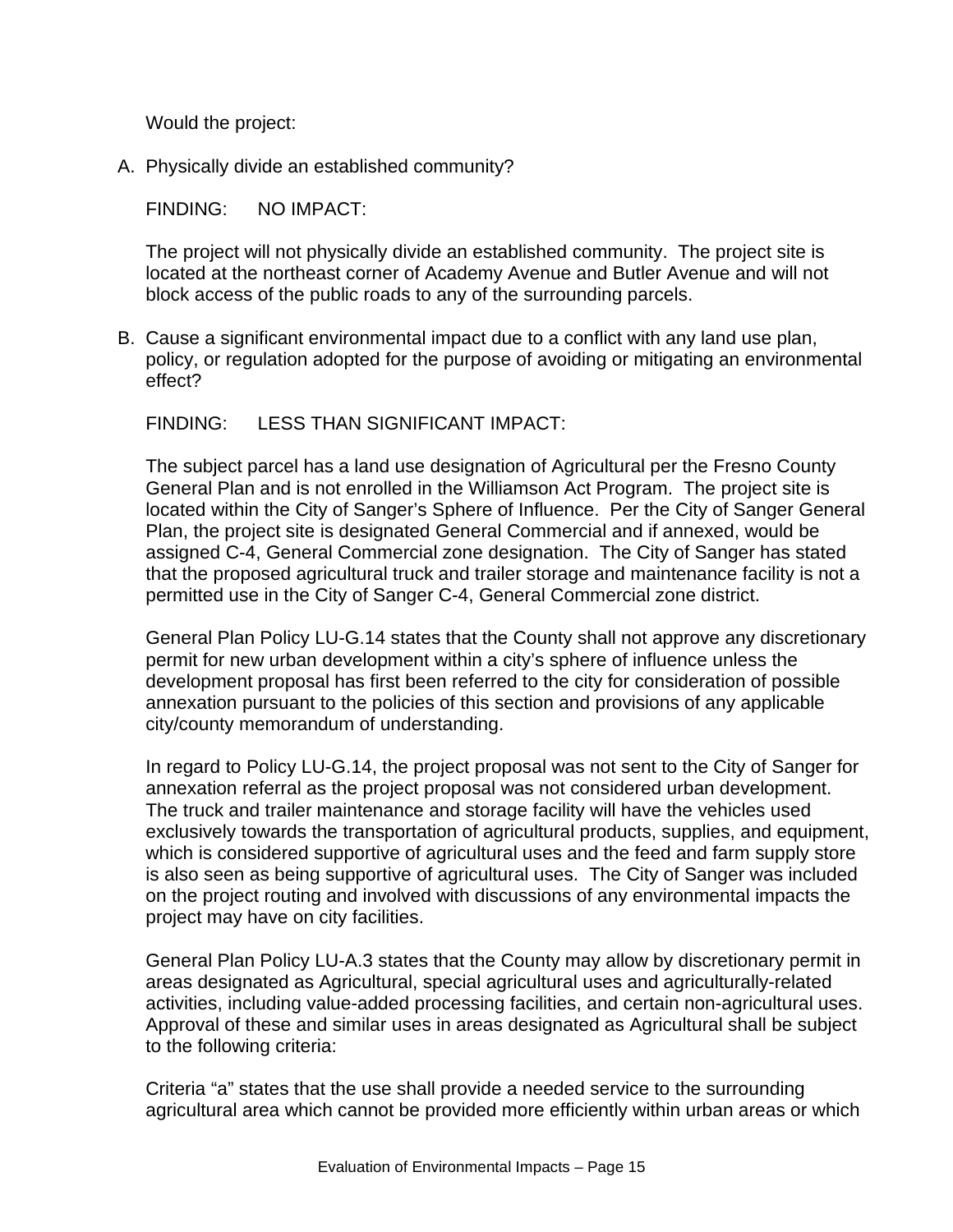requires location in a non-urban area because of unusual site requirements or operational characteristics.

• The proposed agricultural truck and trailer maintenance and storage facility will allow trucks and trailers that are devoted to the transportation of agricultural products, supplies, and equipment to be located closer to agricultural operations for delivery and/or transportation. Additionally, the proposed project site is located near State Route 180 which will allow vehicles to travel more efficiently. The Feed and Farm Supply Store is proposed to relocate from their current location which is directly across Butler Avenue. The intent of the relocation, per the Applicant, is to allow expansion of their operations to better serve their community. The Feed and Farm Supply Store is usually intended to provide supplies and equipment to agricultural operations. Locating this type of use closer to the intended clientele, which would mainly be made up of farmers and people living in a rural setting with agriculturally related needs, would be more efficient compared to an urban setting.

Criteria "b" states that the use should not be sited on productive agricultural lands if less productive land is available in the vicinity.

Past use of the parcel indicates that the project site was utilized for cultivation of field crops. The project site is currently located within the sphere of influence for the City of Sanger and is designated as General Commercial per the City of Sanger General Plan. Although there is no annexation request to indicate that the project site would be annexed into the City of Sanger, the project site is planned for conversion of agricultural land to commercial use. Based on the eventual annexation and conversion, the project site meets Criteria "b" as this land has the least potential of productive agricultural land due to its eventual commercial use.

Criteria "c" states that the operational or physical characteristics of the use shall not have a detrimental impact on water resources or the use or management of surrounding properties within at least a one-quarter mile radius.

• The State Water Resources Control Board will require that the project meet state requirements for providing drinking water. The Water and Natural Resources Division did not express concerns regarding the project proposal and impacts to water resources.

Criteria "d" states that the probable workforce should be located nearby or be readily available.

• The project site is located 2,680 feet north of the City of Sanger. The City of Sanger is an urban center that has a readily available workforce to support the proposed uses. Additionally, the project site is located within close proximity of State Route 180, which allows efficient access to the use from other urban centers.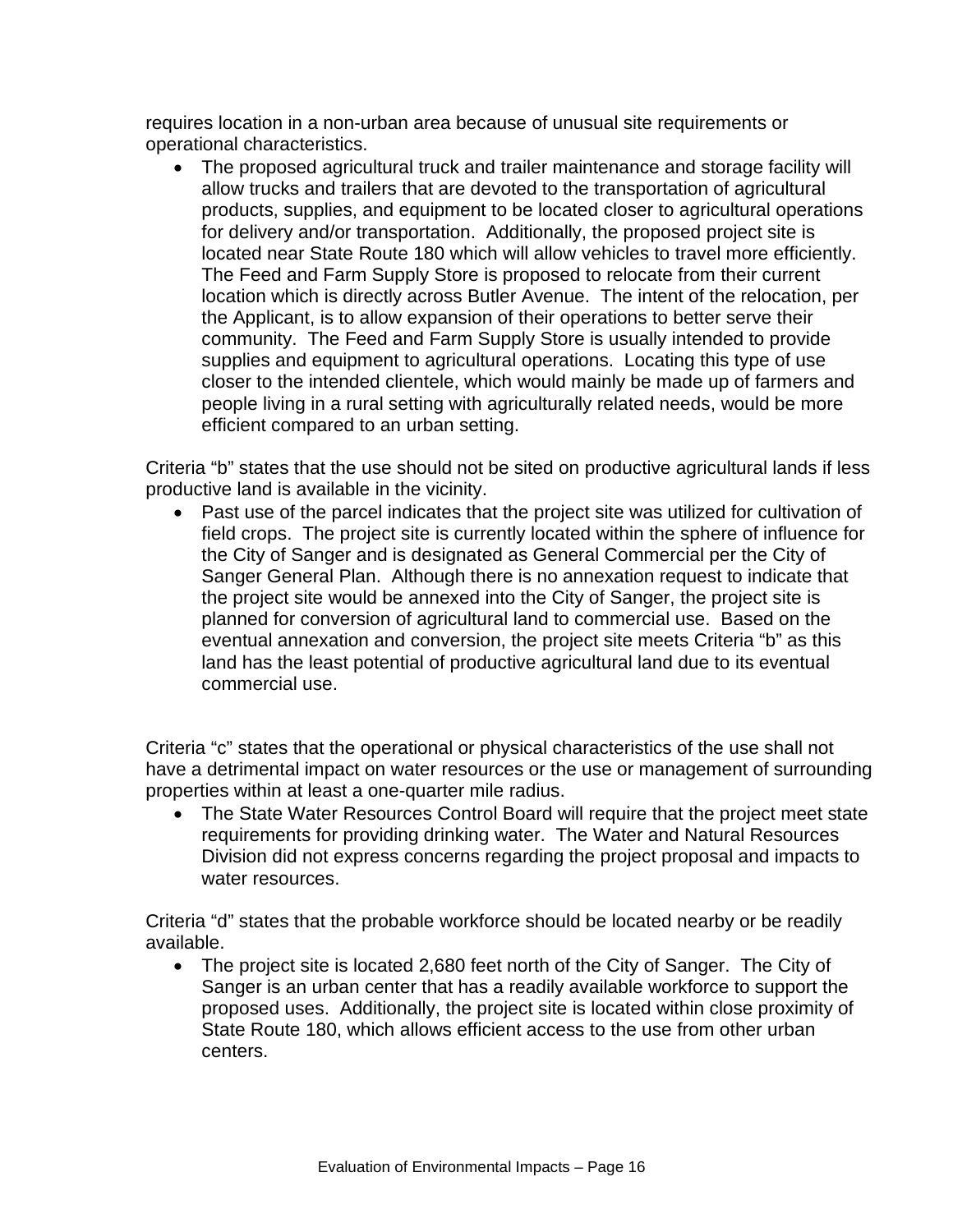Criteria "e" states for proposed agricultural commercial center uses the following additional criteria shall apply:

e.1 states that commercial uses should be clustered in centers instead of single uses.

e.2 states to minimize proliferation of commercial centers and overlapping of trade areas, commercial centers should be located a minimum of four (4) miles from any existing or approved agricultural or rural residential commercial center or designated commercial area of any city or unincorporated community. e.4 states that sites should be located on a major road serving the surrounding area.

e.5" states that commercial centers should not encompass more than onequarter (1/4) mile of road frontage, or one-eighth (1/8) mile if both sides of the road are involved, and should not provide potential for developments exceeding ten (10) separate business activities, exclusive of caretaker's residence.

With regard to Criteria "e", the project proposal is not specifically proposing an agricultural commercial center and is proposing two separate agriculturally supportive uses, with the agricultural truck and trailer storage and maintenance facility providing a service to the agricultural community and the feed and farm supply store providing agricultural specific commercial services to the surrounding area. The proposed use is located in proximity of other agricultural commercial centers, which are located on the southwest and southeast corners of State Route 180 and Academy Avenue. The project site is located along Academy Avenue, which is classified as an arterial road that serves as a connection between the City of Sanger and State Route 180. Therefore, the project is not believed to be in conflict with Criteria "e".

General Plan Policy LU-A.6 states that the County shall maintain twenty (20) acres as the minimum permitted parcel size in areas designated Agriculture, excepted as provided in Policies LU-A.9, LU-A.10, and LU-A.11. The County may require parcel sizes larger than twenty (20) acres based on zoning, local agricultural conditions, and to help ensure the viability of agricultural operations.

General Plan Policy LU-A.7 states that the County shall generally deny requests to create parcels less than the minimum size specified in Policy LU-A.6 based on concerns that the parcels are less viable economic farming units, and that the resultant increases in residential density increases the potential for conflict with normal agricultural practices on adjacent parcels. Evidence that the affected parcel may be an uneconomic farming unit due to its current size, soil conditions, or other factors shall not alone be considered a sufficient basis to grant an exception. The decision-making body shall consider the negative incremental and cumulative effects such land divisions have on the agricultural community.

In regard to Policy LU-A.6 and 7, the project proposal would be in conflict with the identified policies. The subject parcel is 17.93 acres and is currently nonconforming with the underlying zone district, which requires a 20-acre minimum. The subject parcel does not qualify for any exemptions under Policy LU-A.9, LU-A.10, or LU-A.11. In considering Policy LU-A.7, the project would not have a significant impact on the environment once split as there are standards in place that will prevent conflict with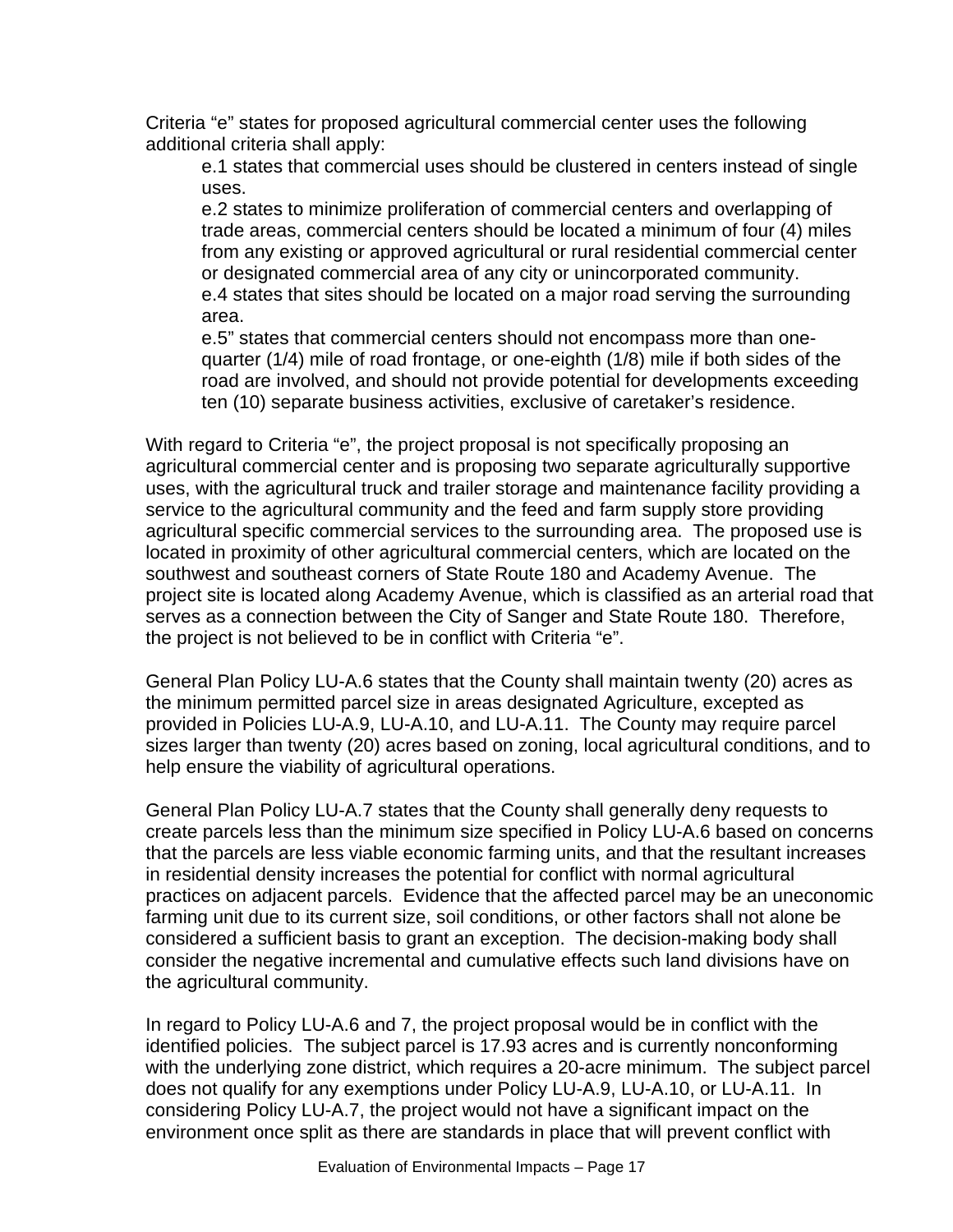normal agricultural practices on adjacent parcels. Although the potential for additional residential development can occur on the newly formed parcel, per the Fresno County Zoning Ordinance, the AE-20 (Exclusive Agricultural, 20-acre minimum parcel size) Zone District allows one residence by right and an additional residence subject to a land-use permit. Large scale residential development that would conflict with normal agricultural practices is not an allowed use under the current zone district thereby restricting impacts to adjacent properties. Although there is a conflict, the proposal will not have a significant impact on the environment.

XII. MINERAL RESOURCES

Would the project:

- A. Result in the loss of availability of a known mineral resource that would be of value to the region and the residents of the state; or
- B. Result in the loss of availability of a locally-important mineral resource recovery site delineated on a local General Plan, Specific Plan or other land use plan?

FINDING: NO IMPACT:

According to Figure 7-7 of the Fresno County General Plan Background Report, the project site is not located on or near identified mineral resources locations. The project will not result in the loss of availability of a known mineral resource or of a locallyimportant mineral resource recovery site.

XIII. NOISE

Would the project result in:

- A. Generation of a substantial temporary or permanent increase in ambient noise levels in the vicinity of the project in excess of standards established in the local general plan or noise ordinance, or applicable standards of other agencies; or
- B. Generation of excessive ground-borne vibration or ground-borne noise levels?

FINDING: LESS THAN SIGNIFICANT IMPACT:

The Department of Public Health, Environmental Health Division has reviewed the subject application and state that the proposed construction project has the potential to expose nearby residence to elevated noise levels, and that consideration should be given to the Fresno County Noise Ordinance. Project operation could increase noise generation compared to existing conditions, but it not likely to generate noise in excess of the Fresno County Noise Ordinance. There were not expressed concerns received regarding the generation of excessive ground-borne vibration or ground-borne noise levels. A less than significant impact is seen as the project construction will generate a temporary increase in noise and project operation will increase noise levels to a certain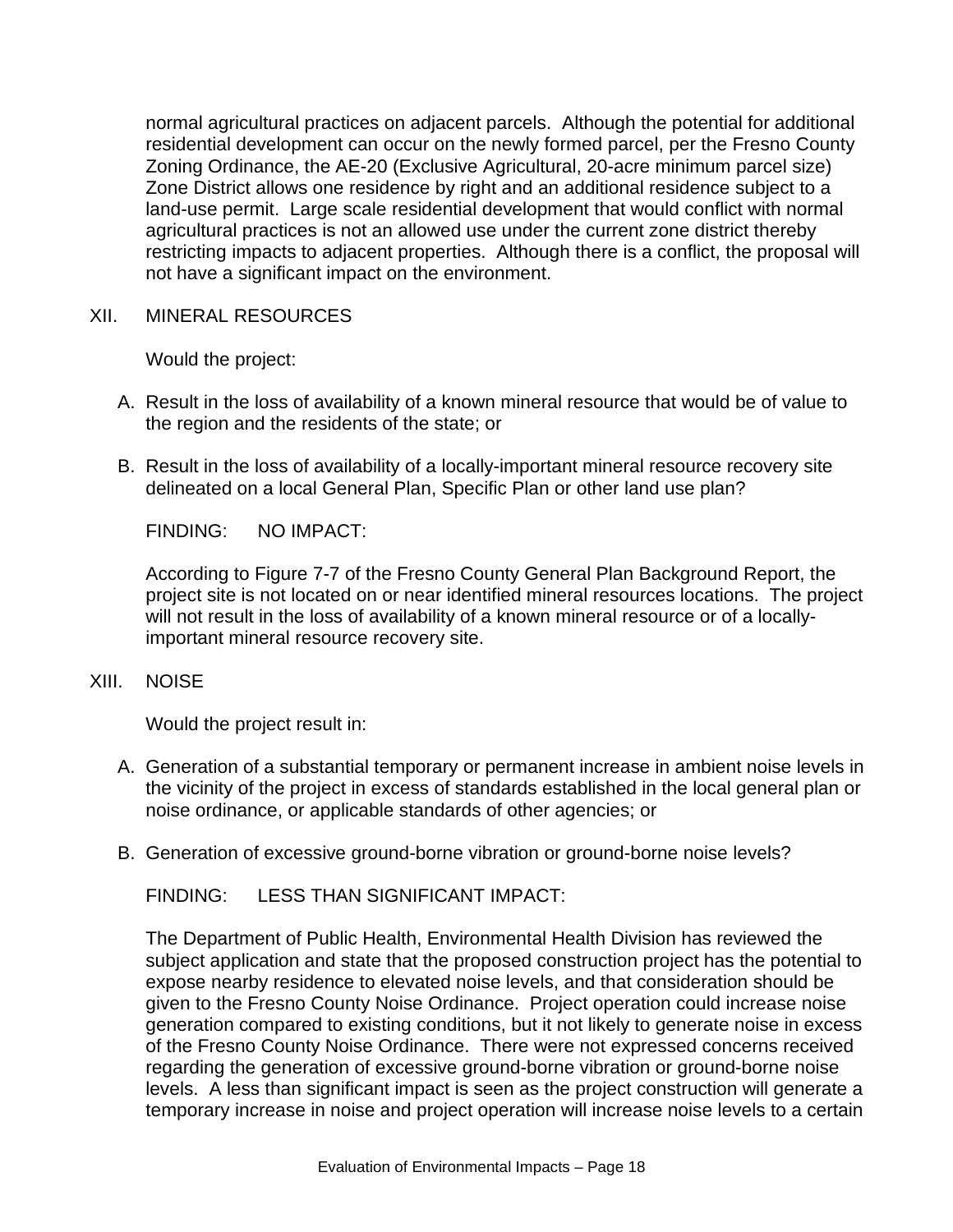extent, but is not expected to be in excess of standards established by the Fresno County Noise Ordinance.

C. For a project located within the vicinity of a private airstrip or an airport land use plan or, where such a plan has not been adopted, within two miles of a public airport or public use airport, would the project expose people residing or working in the project area to excessive noise levels; or

FINDING: NO IMPACT:

The project site is not located within two miles of a public airport or public use airport and will not expose people residing or working in the project area to excessive noise levels.

XIV. POPULATION AND HOUSING

Would the project:

- A. Induce substantial unplanned population growth in an area, either directly (for example, by proposing new homes and businesses) or indirectly (for example, through extension of roads or other infrastructure)?; or
- B. Displace substantial numbers of existing people or housing, necessitating the construction of replacement housing elsewhere?

FINDING: NO IMPACT:

The project will no induce substantial unplanned population growth in the area. Two of the proposed parcels will be developed with a commercial use that is supportive of the surrounding agricultural area and the remaining parcel will be utilized as a homesite. The proposed commercial uses will not induce substantial population growth as the uses are small in scale and provide services to the agricultural community. The project will not displace people or housing necessitating the construction of replacement housing elsewhere.

#### XV. PUBLIC SERVICES

Would the project:

- A. Result in substantial adverse physical impacts associated with the provision of new or physically-altered governmental facilities, or the need for new or physically-altered governmental facilities, the construction of which could cause significant environmental impacts, in order to maintain acceptable service ratios, response times or other performance objectives for any of the public services?
	- 1. Fire protection;
	- 2. Police protection;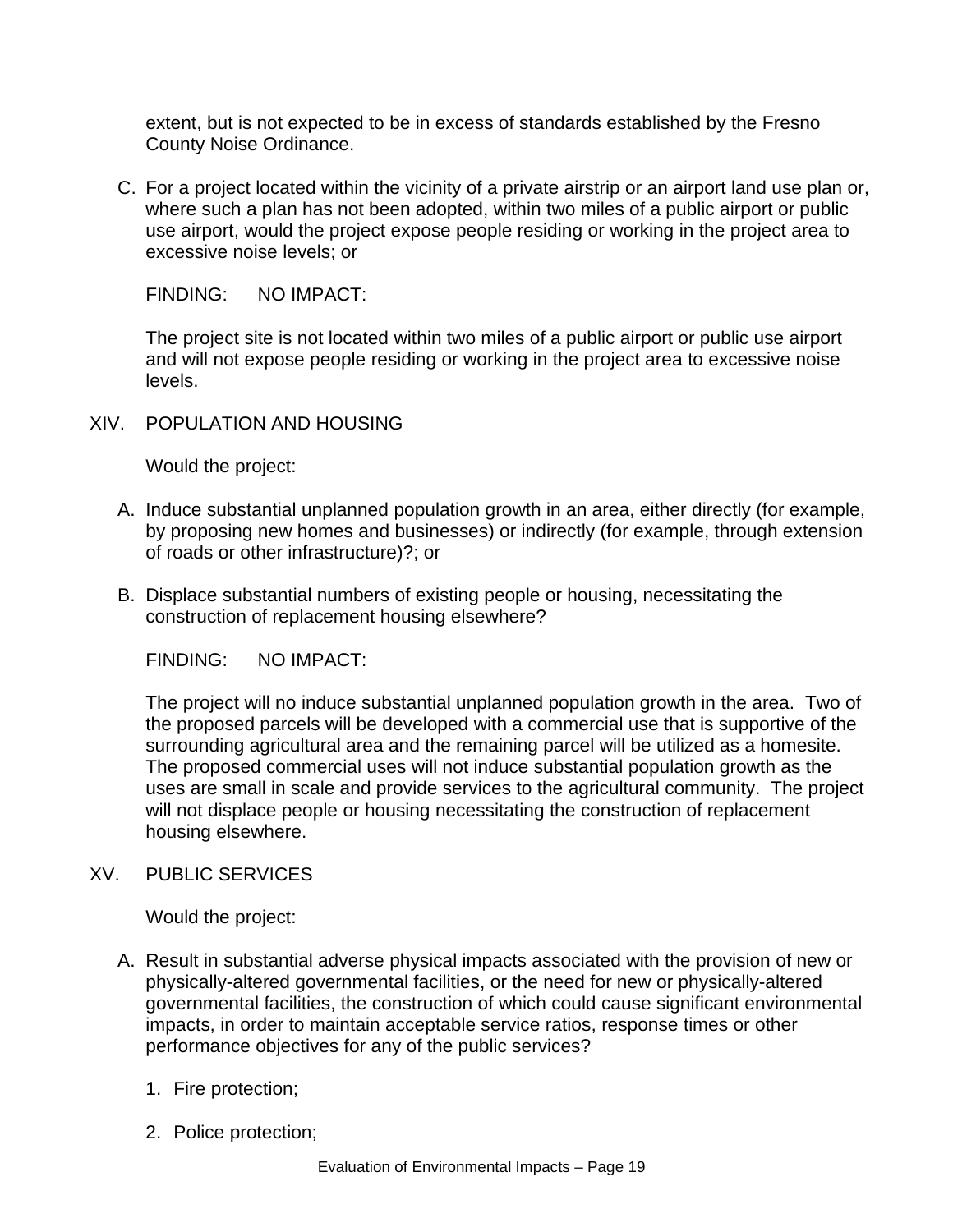- 3. Schools;
- 4. Parks; or
- 5. Other public facilities?

FINDING: NO IMPACT:

There were no concerns expressed from reviewing agencies and departments to indicate that the project proposal will require that new or altered governmental facilities are required to maintain acceptable service ratios, response times or other performance objectives for the listed public services.

#### XVI. RECREATION

Would the project:

- A. Increase the use of existing neighborhood and regional parks or other recreational facilities such that substantial physical deterioration of the facility would occur or be accelerated; or
- B. Include recreational facilities or require the construction or expansion of recreational facilities, which might have an adverse physical effect on the environment?

FINDING: NO IMPACT:

The project proposal will not increase the use of existing neighborhood and/or regional parks or other recreational facilities that would accelerate substantial physical deterioration of the facility. The project will not include or require the construction or expansion of recreational facilities.

#### XVI. TRANSPORTATION

Would the project:

- A. Conflict with a program, plan, ordinance or policy addressing the circulation system, including transit, roadway, bicycle and pedestrian facilities; or
- B. Would the project conflict or be inconsistent with CEQA Guidelines section 15064.3, subdivision (b)?

FINDING: LESS THAN SIGNIFICANT IMPACT:

A Traffic Impact Study (TIS) completed by VRPA Technologies, Inc. was prepared for the subject applications and studies the intersection of Academy Avenue and Butler Avenue, and roadway segments on Academy Avenue between State Route 180 (SR 180) and the project driveway for the agricultural truck and trailer storage and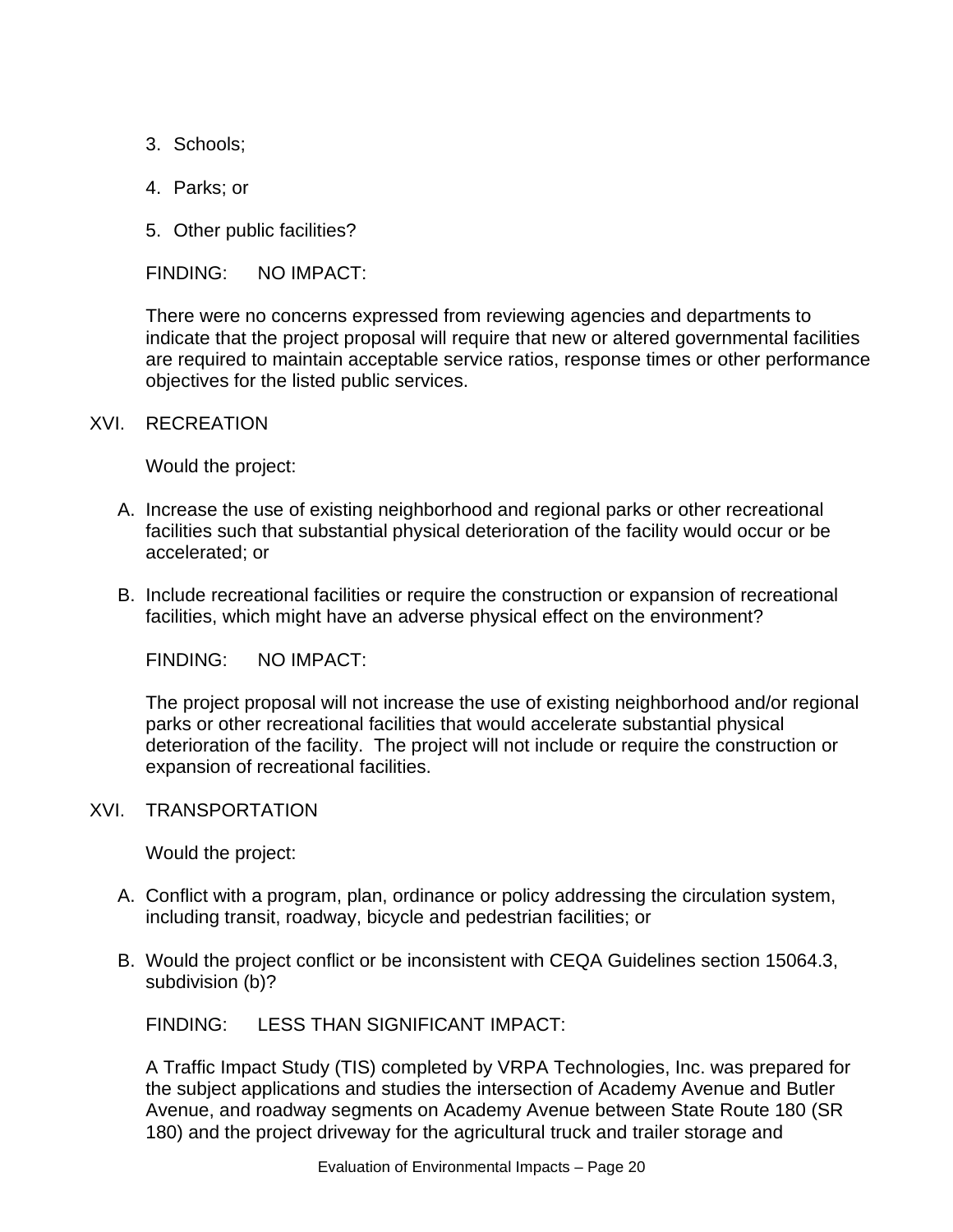maintenance facility, project driveway (agricultural truck and trailer maintenance and storage facility) and Butler Avenue, and Butler Avenue and California Avenue. The TIS was reviewed by the County of Fresno Design Division, the County of Fresno Road Maintenance and Operations Division, the California Department of Transportation (Caltrans), and the City of Sanger. No reviewing agency or department expressed concerns with the analysis and conclusions of the subject TIS. Therefore, the project does not conflict with a program, plan, ordinance or policy addressing the circulation system. The subject TIS was not reviewed under Vehicle Miles Traveled (VMT) and was analyzed through Average Daily Trips (ADT) and Level of Service (LOS). In considering the projects effects on VMTs, the feed and farm supply store will not have a significant impact as the project is considered a relocation and will be relocating from its original location to across Butler Avenue to the property directly north. The agricultural truck and trailer maintenance and storage facility is located along Academy Avenue, which acts as a major thoroughfare for the City of Sanger and connects the city to State Route 180. The location of the subject operation was planned for this area to provide an efficient location for trucks to be located near agricultural operations which would utilize the proposed service, but also be located near thoroughfares for efficient travel. Therefore, the project is not seen as having a significant impacts on VMTs and is seen as being consistent with CEQA Guidelines Section 15064.3 subdivision (b).

- C. Substantially increase hazards due to a geometric design feature (e.g., sharp curves or dangerous intersections) or incompatible uses (e.g., farm equipment)?; or
- D. Result in inadequate emergency access?

FINDING: NO IMPACT:

Reviewing agencies and departments did not express concerns that the project design would increase hazards on the site or along roadways. No reviewing agencies or departments expressed concerns to indicate that the project design would result in inadequate emergency access.

## XVIII. TRIBAL CULTURAL RESOURCES

Would the project:

- A. Would the project cause a substantial adverse change in the significance of a tribal cultural resource, defined in Public Resources Code section 21074 as either a site, feature, place, cultural landscape that is geographically defined in terms of the size and scope of the landscape, sacred place, or object with cultural value to a California Native American tribe, and that is:
	- 1. Listed or eligible for listing in the California Register of Historical Resources, or in a local register of historical resources as defined in Public Resources Code section 5020.1(k), or
	- 2. A resource determined by the lead agency, in its discretion and supported by substantial evidence, to be significant pursuant to criteria set forth in subdivision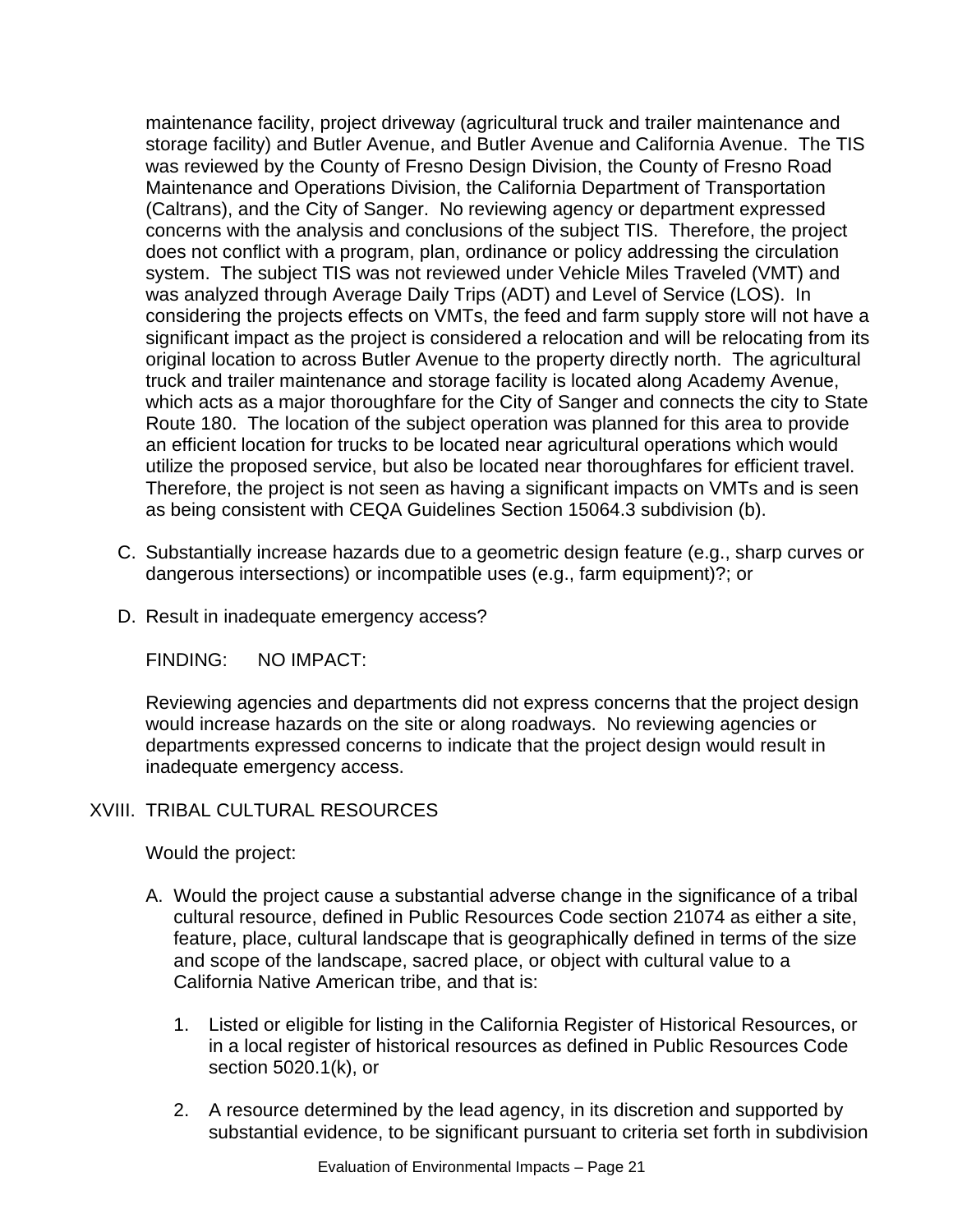(c) of Public Resources Code Section 5024.1. In applying the criteria set forth in subdivision (c) of Public Resource Code Section 5024.1, the lead agency shall consider the significance of the resource to a California Native American tribe?

## FINDING: LESS THAN SIGNIFICANT IMPACT WITH MITIGATION INCORPORATED:

Participating California Native American Tribes per Assembly Bill 52 (AB 52) were notified of the subject application and given the opportunity to enter consultation with the County. There were no concerns expressed by participating California Native American Tribes to indicate that the project would have an adverse impact on Tribal Cultural Resources. A Mitigation Measure will be implemented to address Tribal Cultural Resources in the event that resources are unearthed during ground-disturbing activities.

## *\* Mitigation Measure(s)*

*1. See Section V. Cultural Resources A., B., and C. Mitigation Measure 1*

#### XIX. UTILITIES AND SERVICE SYSTEMS

Would the project:

A. Require or result in the relocation or construction of new or expanded water, wastewater treatment or storm water drainage, electric power, natural gas, or telecommunications facilities, the construction or relocation of which could cause significant environmental effects?

FINDING: LESS THAN SIGNIFICANT IMPACT:

Both commercial operations are proposed to utilize onsite wells for water usage and if required, to connect to existing City of Sanger facilities. The State Water Resources Control Board is requiring that the project be required to be permitted by the SWRCB as a public water system. The project proposals are not expected to require or result in the relocation or construction of new utility facilities that would cause significant environmental effects.

B. Have sufficient water supplies available to serve the project and reasonably foreseeable future development during normal, dry and multiple dry years?

FINDING: LESS THAN SIGNIFICANT IMPACT:

The State Water Resources Control Board has reviewed the application and requires that the project obtain a drinking water supply permit for use of the onsite well for the proposed commercial operations. The Water and Natural Resources Division did not express concerns regarding sufficient water supplies. The North Kings Groundwater Sustainability Agency was notified of the subject application and requests that a water budget study be submitted to assess impacts the project may have on availability of groundwater. The Water and Natural Resources Division reviewed the request from the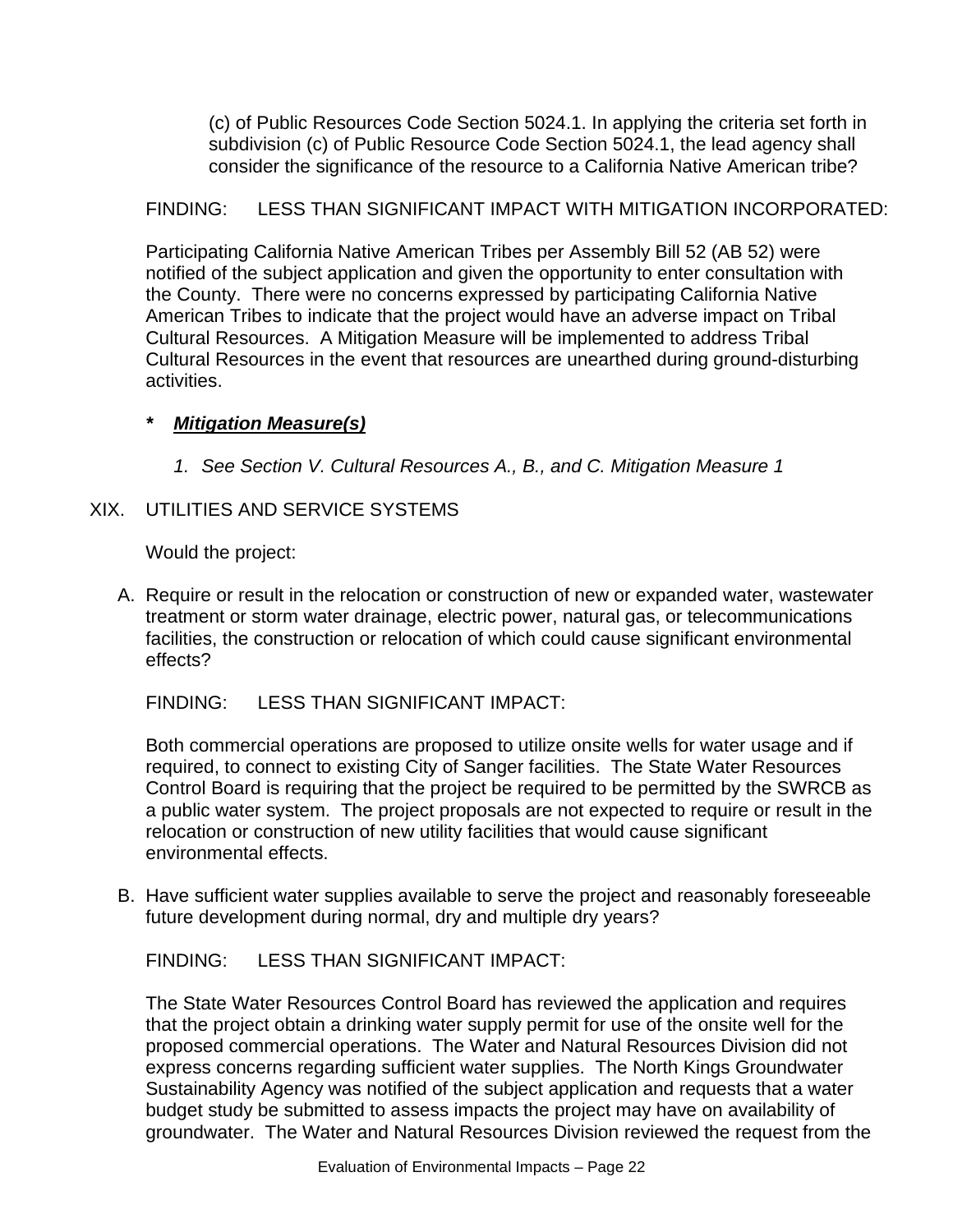North Kings Groundwater Sustainability Agency and determined that a water budget study was not necessary due to the low estimated water usage from the proposed uses. A less than significant impact is seen as review of the estimated water usages concluded that the area is able to sustain water usage resulting from the project proposal.

C. Result in a determination by the wastewater treatment provider which serves or may serve the project that it has adequate capacity to serve the project's projected demand in addition to the provider's existing commitments?

FINDING: LESS THAN SIGNIFICANT IMPACT:

The proposed parcels will be serviced by their own septic system until City of Sanger connections are available. Any proposed septic system would require a building permit. With the requirement of a building permit, the proposed septic systems would be subject to County requirements including setbacks and capacity based on the use. Therefore, under the project proposal, adequate capacity for proposed septic systems is ensured through the building permit process.

- D. Generate solid waste in excess of State or local standards, or in excess of the capacity of local infrastructure, or otherwise impair the attainment of solid waste reduction goals; or
- E. Comply with federal, state, and local management and reduction statutes and regulations related to solid waste?

FINDING: LESS THAN SIGNIFICANT IMPACT:

An increase in solid waste generation is expected after the proposed uses are established and operating. However, there were no reviewing agencies and departments that expressed concerns regarding the solid waste generation of the proposed uses that would be in excess of federal, state or local standards. Therefore, the increase in solid waste generation will have a less than significant impact.

#### XX. WILDFIRE

If located in or near state responsibility areas or lands classified as very high fire hazard severity zones, would the project:

- A. Substantially impair an adopted emergency response plan or emergency evacuation plan, or telecommunications facilities, the construction or relocation of which could cause significant environmental effects; or
- B. Due to slope, prevailing winds, and other factors, exacerbate wildfire risks, and thereby expose project occupants to, pollutant concentrations from a wildfire or the uncontrolled spread of a wildfire; or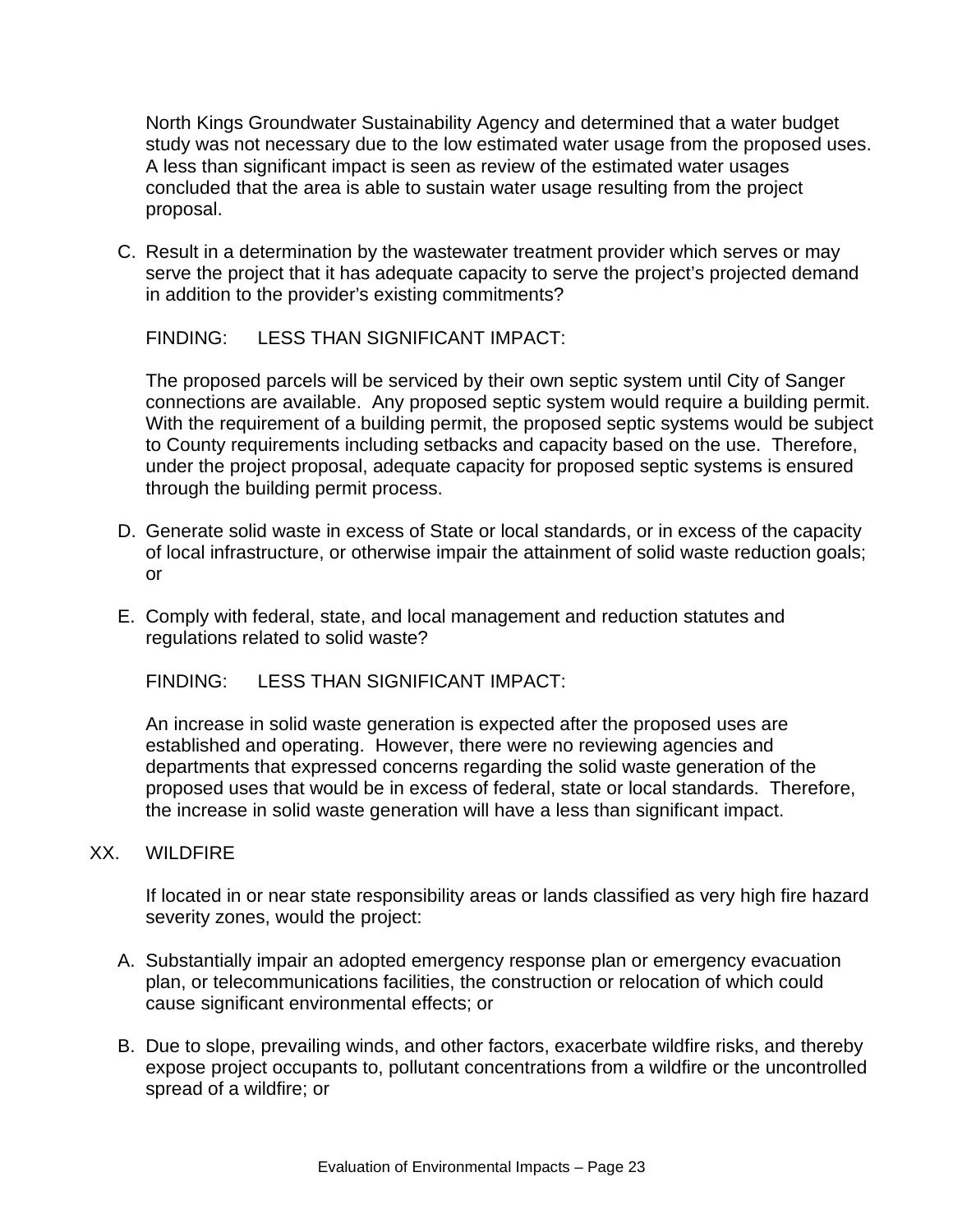- C. Require the installation or maintenance of associated infrastructure (such as roads, fuel breaks, emergency water sources, power lines or other utilities) that may exacerbate fire risk or that may result in temporary or ongoing impacts to the environment; or
- D. Expose people or structures to significant risks, including downslope or downstream flooding or landslides, as a result of runoff, post-fire slope instability, or drainage changes?

FINDING: NO IMPACT:

According to the 2007 Fire Hazard Severity Zones in LRA Map by the California Department of Forestry and Fire Protection (CalFire), the project site is not located in a State Responsibility Area and is not located in very high fire hazard severity zones.

#### XXI. MANDATORY FINDINGS OF SIGNIFICANCE

Would the project:

A. Have the potential to substantially degrade the quality of the environment, substantially reduce the habitat of a fish or wildlife species, cause a fish or wildlife population to drop below self-sustaining levels, threaten to eliminate a plant or animal community, substantially reduce the number or restrict the range of a rare or endangered plant or animal or eliminate important examples of the major periods of California history or prehistory?

FINDING: LESS THAN SIGNIFICANT IMPACT:

The subject applications propose to split an existing parcel into three separate properties where the parcel to the north with be developed with an agricultural truck and trailer storage and maintenance facility, the middle proposed parcel will remain as a homesite, and the southern parcel will be improved with a feed and farm supply store. The proposed development will not substantially degrade the quality of the environment. Aerial images of the project site indicate that the existing parcel was actively farmed and was subject to daily human disturbance, indicating that the site had reduced probability of supporting habitat for wildlife species. The project will not cause a fish or wildlife population to drop below self-sustaining levels, or threaten to eliminate a plant or animal community. There were no identified historical or cultural resources on the project site that could be impacted by the proposed project.

B. Have impacts that are individually limited, but cumulatively considerable? ("Cumulatively considerable" means that the incremental effects of a project are considerable when viewed in connection with the effects of past projects, the effects of other current projects, and the effects of probable future projects)?

FINDING: LESS THAN SIGNIFICANT IMPACT:

Cumulative impacts identified in the analysis were related to Aesthetics, Cultural Resources, and Tribal Cultural Resources. These impacts will be reduced to a less